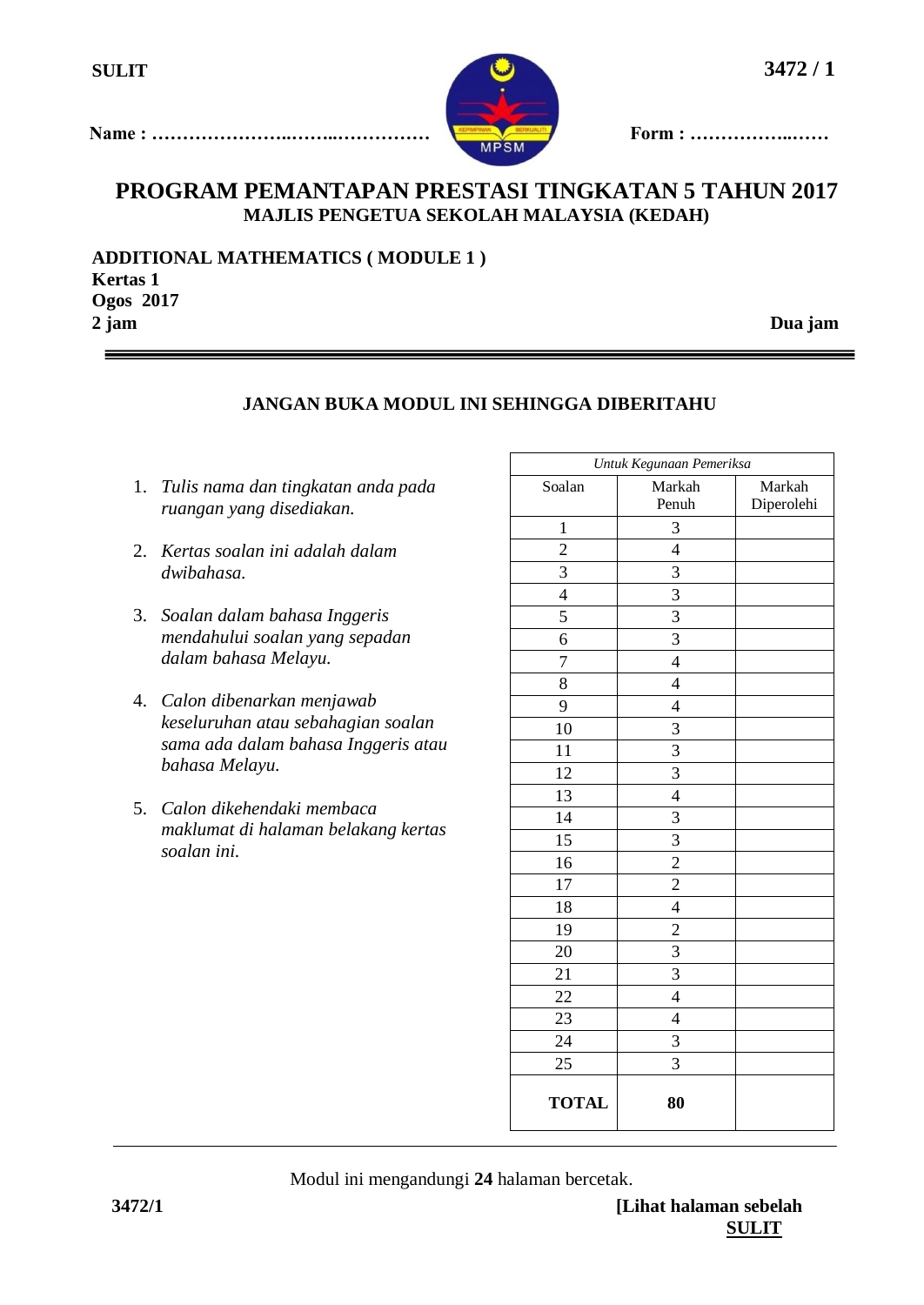*The following formulae may be helpful in answering the questions. The symbols given are the ones commonly used.*

1 
$$
x = \frac{-b \pm \sqrt{b^2 - 4ac}}{2a}
$$
  
\n2 
$$
a^m \times a^n = a^{m+n}
$$
  
\n3 
$$
a^m \div a^n = a^{m-n}
$$
  
\n4 
$$
(a^m)^n = a^{mn}
$$
  
\n5 
$$
\log a \, mn = \log a \, m + \log a \, n
$$
  
\n6 
$$
\log a \, \frac{m}{n} = \log a \, m - \log a \, n
$$
  
\n7 
$$
\log a \, m^n = n \log a \, m
$$

**ALGEBRA**  
8 
$$
log_a b = \frac{log_c}{log_c}
$$

$$
9 \quad T_n = a + (n-1)d
$$

10 
$$
S_n = \frac{n}{2} [2a + (n-1)d]
$$
  
\n11  $T_n = ar^{n-1}$   
\n12  $S_n = \frac{a(r^n - 1)}{r - 1} = \frac{a(1 - r^n)}{1 - r}$ ,  $(r \neq 1)$   
\n13  $S_\infty = \frac{a}{1 - r}$ ,  $|r| < 1$ 

*a b*

## **CALCULUS**

1 
$$
y = uv
$$
,  $\frac{dy}{dx} = u \frac{dv}{dx} + v \frac{du}{dx}$   
\n2  $y = \frac{u}{v}$ ,  $\frac{dy}{dx} = \frac{v \frac{du}{dx} - u \frac{dv}{dx}}{v^2}$ ,  
\n3  $\frac{dy}{dx} = \frac{dy}{du} \times \frac{du}{dx}$ 

 4 Area under a curve  $=$   $\int y \, dx$  or *b a*  $=$   $\int$ *b a x dy* 5 Volume generated  $=$   $\int$ *b a*  $\pi y^2$  *dx* or  $=$   $\int$ *b a*  $\pi x^2$  *dy* 

### **GEOMETRY**

1 Distance = 
$$
\sqrt{(x_2 - x_1)^2 + (y_2 - y_1)^2}
$$

2 Midpoint

$$
(x, y) = \left(\frac{x_1 + x_2}{2}, \frac{y_1 + y_2}{2}\right)
$$
  
3  $|\mathbf{r}| = \sqrt{x^2 + y^2}$ 

4 
$$
\hat{z} = \frac{x\dot{z} + y\dot{z}}{\sqrt{x^2 + y^2}}
$$

**3472/1** 

5 A point dividing a segment of a line

$$
(x, y) = \left(\frac{nx_1 + mx_2}{m + n}, \frac{ny_1 + my_2}{m + n}\right)
$$

6 Area of triangle  $=\frac{1}{2} \Big| (x_1 y_2 + x_2 y_3 + x_3 y_{1_1}) - (x_2 y_1 + x_3 y_2 + x_1 y_3) \Big|$ Area of triangle<br>  $\frac{1}{2} |(x_1y_2 + x_2y_3 + x_3y_{1_1}) - (x_2y_1 + x_3y_2 + x_1y_3)|$ 

 **SULIT**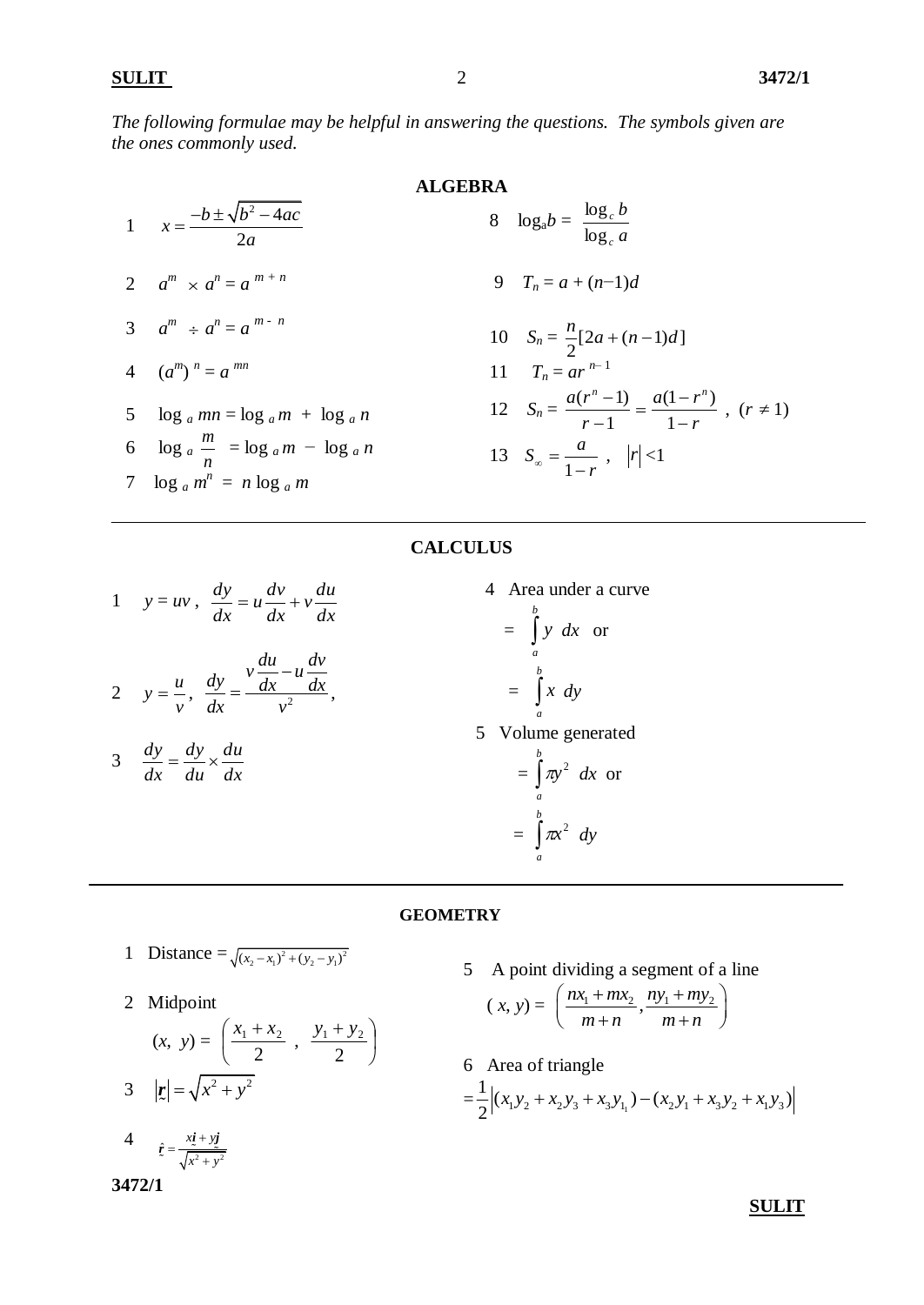### **STATISTICS**

$$
1 \quad \overline{x} = \frac{\sum x}{N}
$$

2 
$$
\overline{x} = \frac{\sum fx}{\sum f}
$$
  
3  $\sigma = \sqrt{\frac{\sum (x - \overline{x})^2}{N}} = \sqrt{\frac{\sum x^2}{N} - \overline{x}^2}$ 

$$
4 \quad \sigma = \sqrt{\frac{\sum f(x - \bar{x})^2}{\sum f}} = \sqrt{\frac{\sum f x^2}{\sum f} - \bar{x}^2}
$$

$$
5 \quad m = L + \left[ \frac{\frac{1}{2} N - F}{f_m} \right] C
$$

6  $I = \frac{Q_1}{Q_2}$  $\bf{0}$  $I = \frac{Q_1}{Q_1} \times 100$ *Q*  $=\frac{Q_1}{2}\times 1$ 

#### 7  $I = \frac{\sum w_i I_i}{\sum_{i=1}^{n}}$ *i*  $\overline{I} = \frac{\sum W_i I}{\sum W_i}$ *W*  $=\frac{\sum}{}$ Σ 8  ${}^{n}P_{r} = \frac{n!}{\sqrt{r}}$  $(n-r)!$ *n r*  $P_r = \frac{n}{r}$  $n - r$  $\equiv$  $\overline{a}$ 9  ${}^{n}C_{r} = \frac{n!}{(n+1)!}$  $(n - r)! r!$ *n r*  $C_r = \frac{n}{r}$  $n-r$ !*r*  $\equiv$  $\overline{a}$

$$
10 \qquad P(A \cup B) = P(A) + P(B) - P(A \cap B)
$$

11 
$$
P(X = r) = {}^{n}C_{r}p^{r}q^{n-r}, p+q = 1
$$

12 Mean 
$$
\mu = np
$$

$$
13 \qquad \sigma = \sqrt{npq}
$$

$$
14 \qquad Z = \frac{X - \mu}{\sigma}
$$

## **TRIGONOMETRY**

- 1 Arc length,  $s = r\theta$
- 2 Area of sector,  $A = \frac{1}{2}r^2$ 2  $r^2\theta$
- 3  $\sin^2 A + \cos^2 A = 1$
- 4  $\sec^2 A = 1 + \tan^2 A$
- 5  $\csc^2 A = 1 + \cot^2 A$
- 6  $\sin 2A = 2 \sin A \cos A$
- 7  $\cos 2A = \cos^2 A \sin^2 A$  $= 2 \cos^2 A - 1$  $= 1 - 2 \sin^2 A$

$$
8 \quad \tan 2A = \frac{2 \tan A}{1 - \tan^2 A}
$$

9  $\sin(A \pm B) = \sin A \cos B \pm \cos A \sin B$ 

 $10 \cos(A \pm \pm B) = \cos A \cos B \mp \sin A \sin B$ 

11 
$$
\tan(AB) = \frac{\tan A \pm \tan B}{1 \mp \tan A \tan B}
$$

12 
$$
\frac{a}{\sin A} = \frac{b}{\sin B} = \frac{c}{\sin C}
$$

13 
$$
a^2 = b^2 + c^2 - 2bc \cos A
$$

14 Area of triangle 
$$
=\frac{1}{2}ab\sin C
$$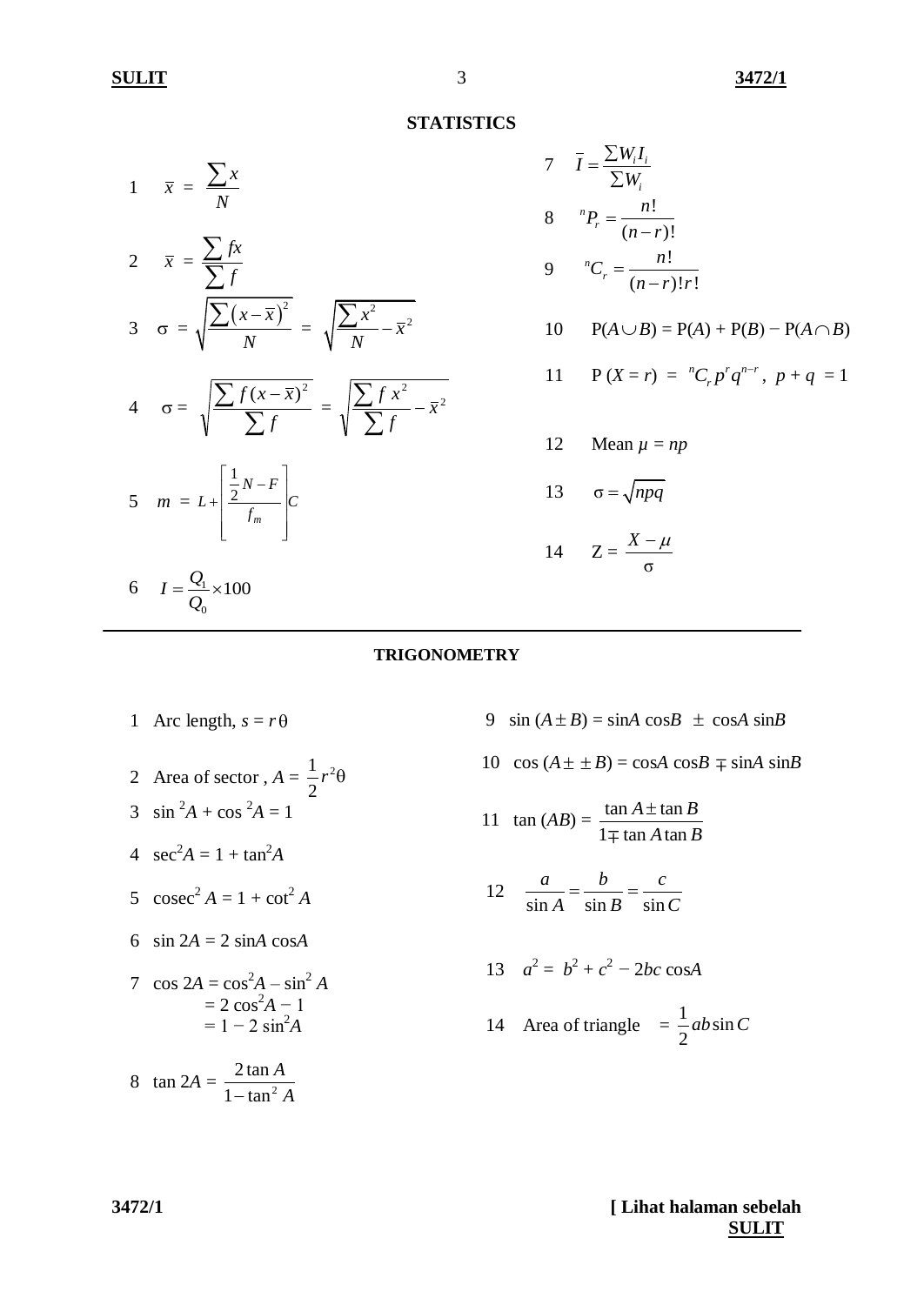## Answer **all** questions. *Jawab semua soalan.*

**1** Wages for a promoter is RM 36 per day and RM 7 per hour for overtime.

*Upah bagi seorang jurujual ialah* RM 36 *per hari dan* RM 7 *sejam akan dibayar bagi kerja lebih masa.* 

- (*a*) Write daily wages for a promoter using set notation *f* for *t* hour(s) overtime. *Tuliskan upah harian bagi seorang juru jual dengan menggunakan tatatanda fungsi*, *f bagi t jam kerja lebih masa*.
- (*b*) Find t, the number of hour(s) overtime for the promoter if the daily wages is RM 64. *Cari* t, *bilangan jam kerja lebih masa juru jual tersebut jika upah hariannya ialah*  RM 64.

 [3 *marks*] [3 *markah*]

Answer/*Jawapan*:

(*a*)

(*b*)

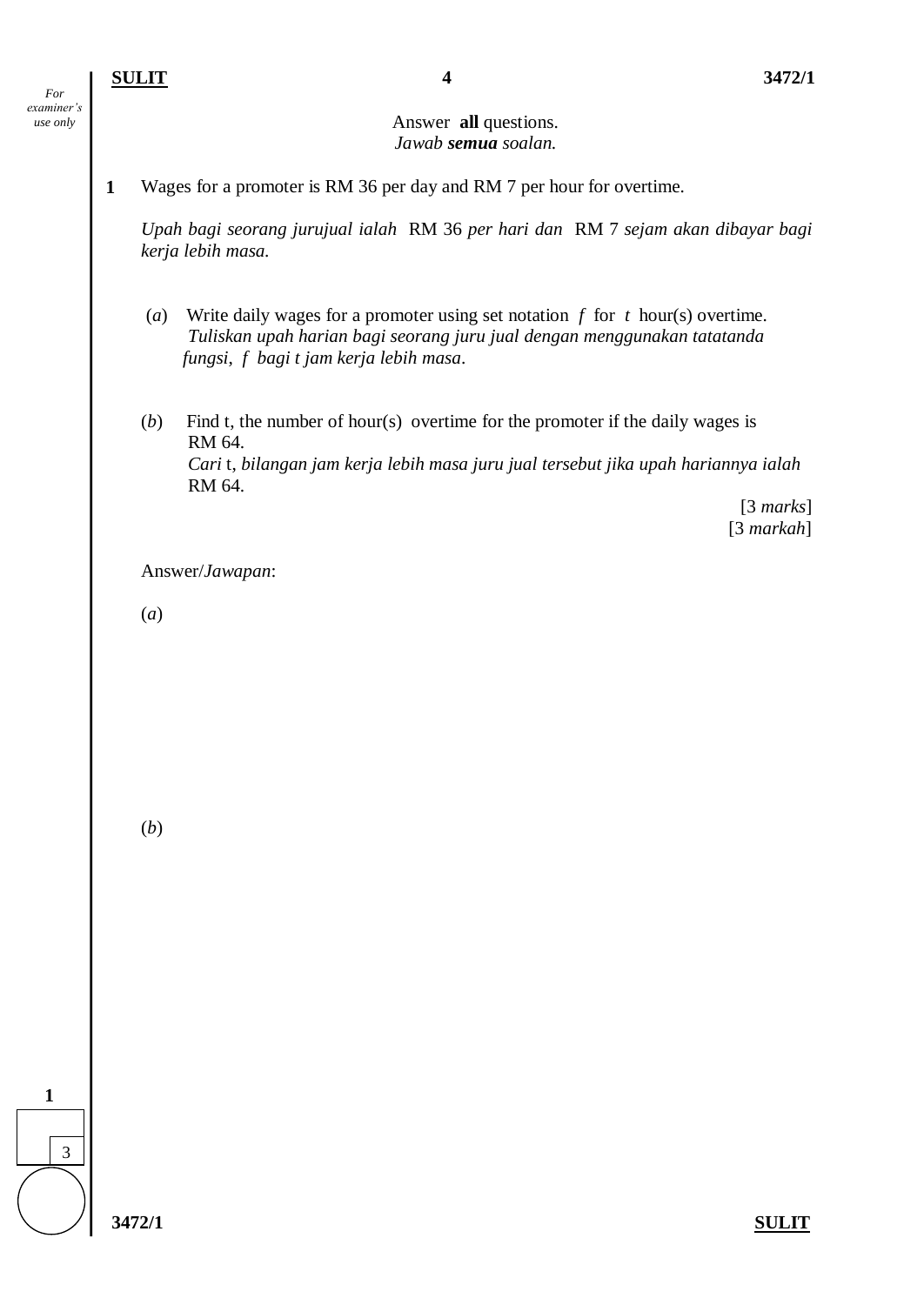**2** Diagram 2 shows the function *p* maps *x* to *y* and the function *q* maps *y* to *z*. Given  $p: x \to x-2$  and  $q: x \to -8+3y$ . Find

*Rajah* 2 *menunjukkan fungsi p memetakan x kepada y dan fungsi q memetakan y kepada z. Diberi*  $p: x \rightarrow x-2$  *dan*  $q: x \rightarrow -8+3y$ *. Cari* 



- (*a*) the value of *k nilai k*
- (*b*) a function that maps *x* to *z. fungsi yang memetakan x kepada z*.



Answer/*Jawapan*:

(*a*)

(*b*)

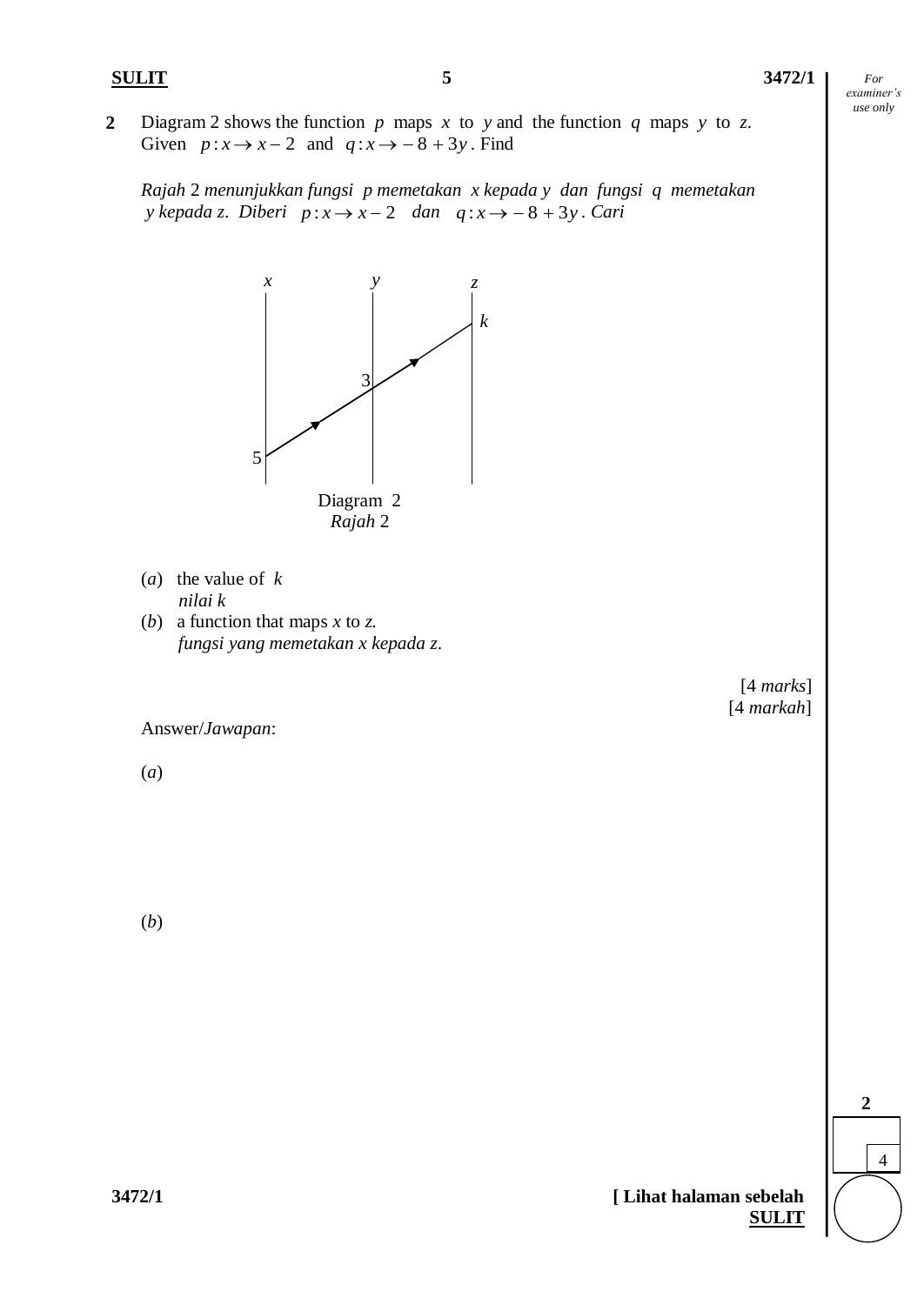**SULIT 6 3472/1**

*For examiner's use only*

3

**3**

**3** Given that  $f(x)$ 3 2 *f x*  $x + k$  $=$  $\ddot{}$ and  $f^{-1}(x) = \frac{m}{2} - 5$ 2  $f^{-1}(x) = \frac{m}{2}$ *x*  $f^{-1}(x) = \frac{m}{2} - 5$ . Find the values of *k* and *m*.

*Diberi bahawa* 3 2 *f x*  $x + k$  $=$  $\ddot{}$ dan  $f^{-1}(x) = \frac{m}{2} - 5$ 2  $f^{-1}(x) = \frac{m}{2}$ *x*  $C^{-1}(x) = \frac{m}{2} - 5$ . Cari nilai bagi k dan m.

> [3 *marks*] [3 *markah*]

Answer/*Jawapan*:

**4** Given *α* and *β* are the roots of the equation  $x^2 - 3x + 2 = 0$ . Find the value of  $\alpha^2 + \beta^2$ .

*Diberi α dan β ialah punca persamaan x* 2 – 3*x* + 2 = 0. *Cari nilai bagi α* 2 + *β* 2 .

[3 *marks*] [3 *markah*]

Answer/*Jawapan*:

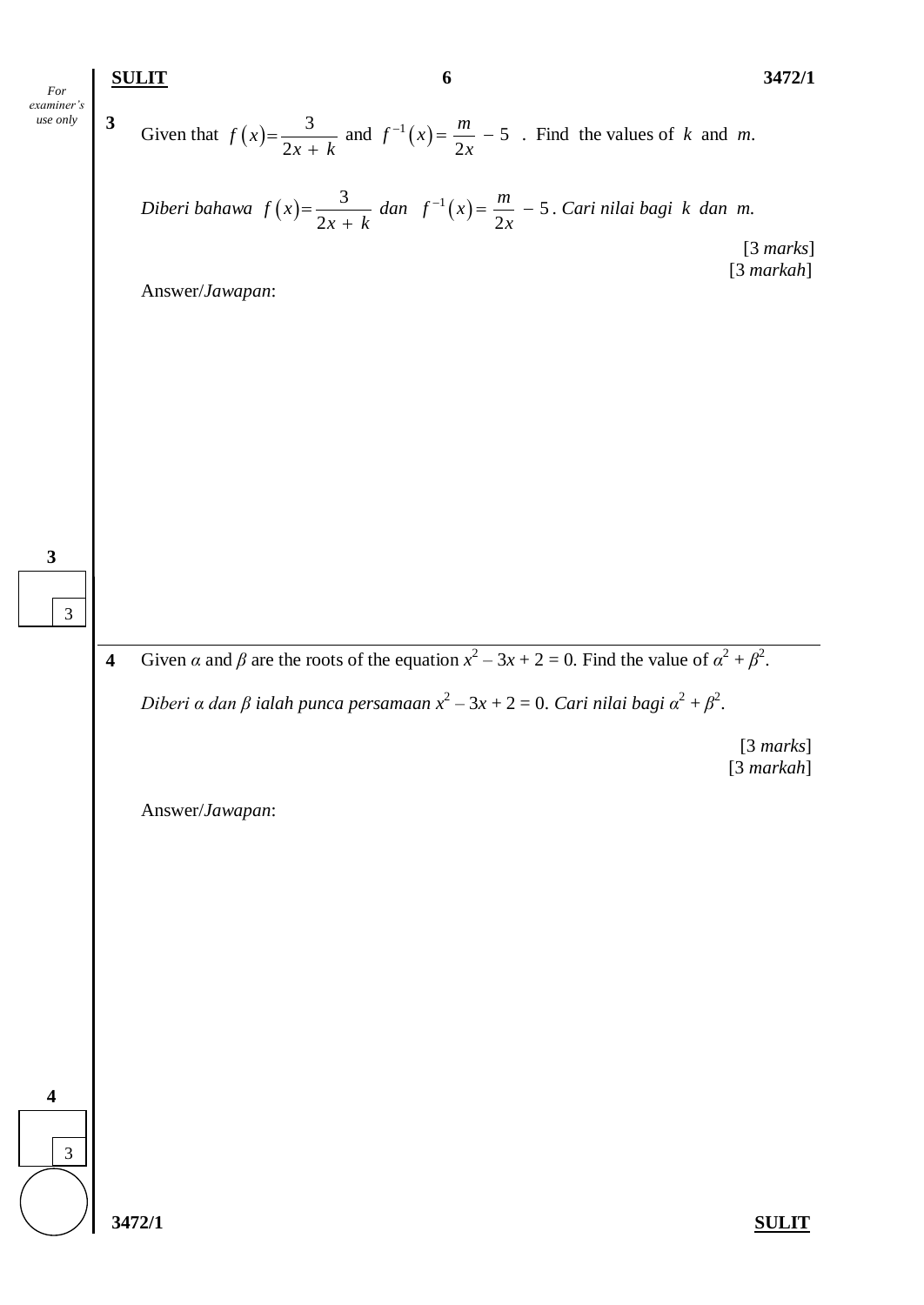5 Given that the quadratic equation  $x^2 + 2hx + h^2 = 3x - 1$ , where *h* is a constant. Find the range of values of *h*, if the quadratic equation has no roots.

*Diberi bahawa satu persamaan kuadratik*  2 2 *x hx h x* 2 3 1 , *di mana h ialah pemalar. Cari julat nilai bagi h*, *jika persamaan kuadratik tersebut tidak mempunyai punca.*

> [3 *marks*] [3 *markah*]

Answer/*Jawapan*:

**6** Form the quadratic inequality that has the range of values for *x* such that  $x < -4$  and  $x > 3$ .

*Bentukkan ketaksamaan kuadratik yang mempunyai julat nilai-nilai x untuk*   $x < -4$  *dan*  $x > 3$ .

> [3 *marks*] [3 *markah*]

Answer/*Jawapan*:



3

**5**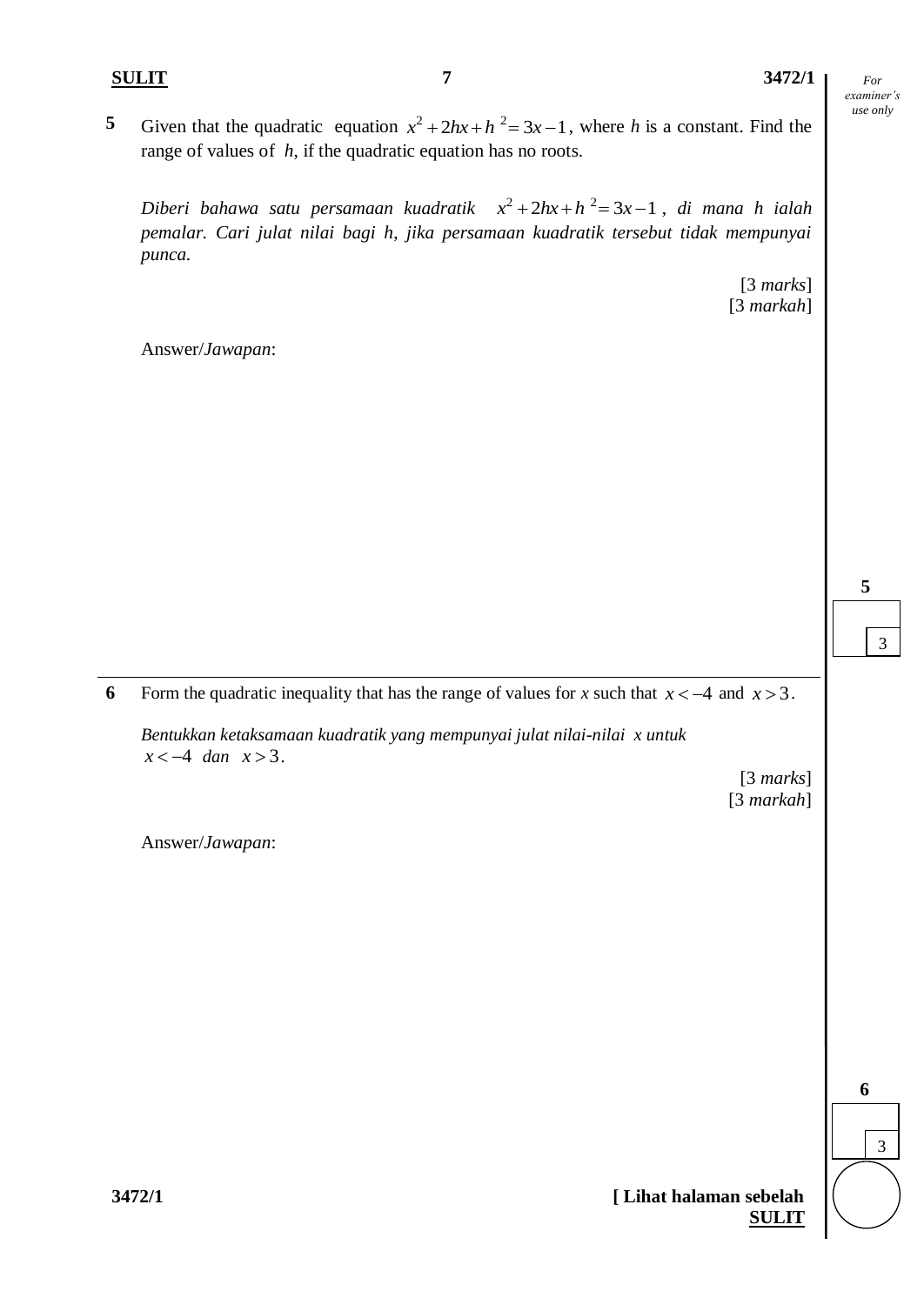## **SULIT 8 3472/1**

**7**

**3472/1 SULIT 7** Given  $2^y = 3$ , find the value of *Diberi* 2<sup>*y*</sup> = 3, *cari nilai bagi*  $(a) 8^y,$ (*b*)  $4^x - 2$  if  $x = y - 1$ .  $4^x - 2$  *jika*  $x = y - 1$ [4 *marks*] [4 *markah*] Answer/*Jawapan*: (*a*) (*b*) 4 *For examiner's use only*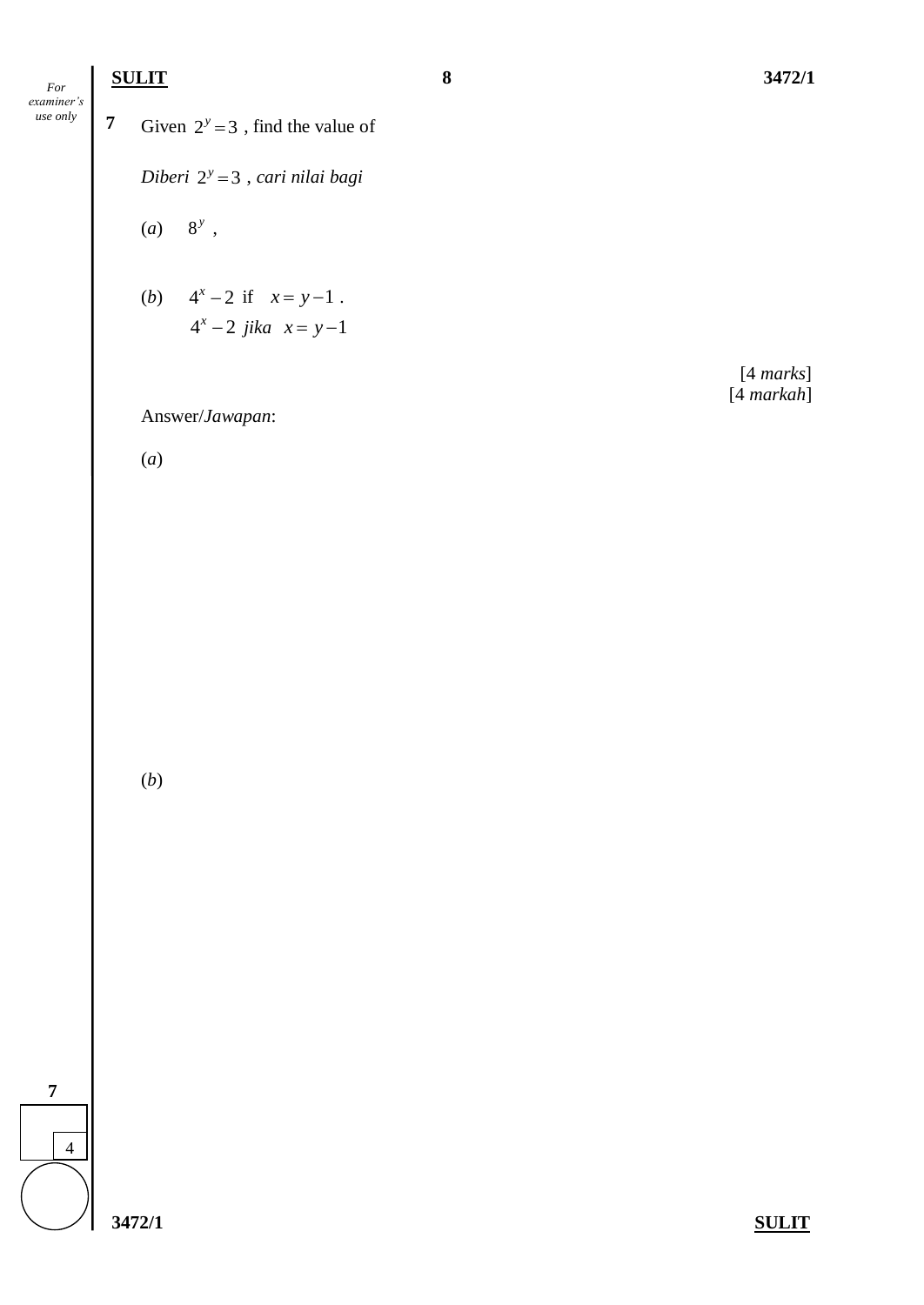**8** Given  $\log_m 2 = x$  and  $\log_m 3 = y$ , express  $\log_6 48$  in terms of *x* and *y*.

*Diberi*  $\log_m 2 = x$  *dan*  $\log_m 3 = y$ , *ungkapkan*  $\log_6 48$  *dalam sebutan x dan y.* 

[4 *marks*] [4 *markah*]

Answer/*Jawapan*:

**9** Given that 50  $\sin \theta \cos \theta = \frac{7}{50}$  and  $0^{\circ} < \theta < 90^{\circ}$ , find the value of *Diberi* 50  $\sin \theta \cos \theta = \frac{7}{50}$  dan 0° <  $\theta$  < 90°, *cari nilai bagi* (*a*)  $\sin 2\theta$ (*b*)  $\cos \theta$ [4 *marks*] [4 *markah*] Answer/*Jawapan*: (*a*)

(*b*)

4 **9**

*For examiner's use only*

**8**

 $\Delta$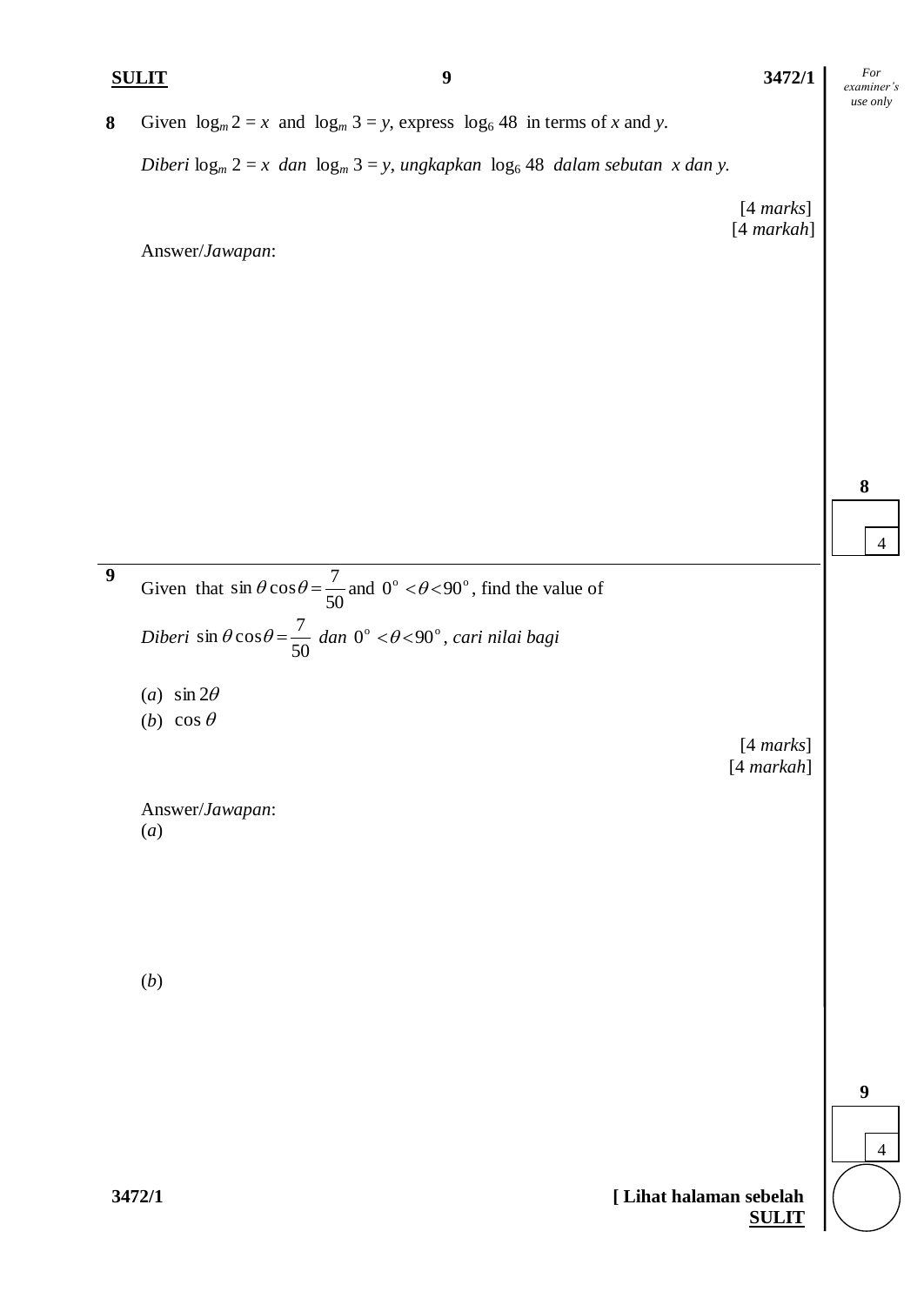**10** Alfred bought an apartment with price RM 180 000 in year 2015. If the price for the apartment increase 9% per year from the buying price. In which year the price of the apartment will increase more than two times the original price?

[3 marks]

*Alfred telah membeli sebuah pangsapuri dengan harga* RM 180 000 *pada tahun* 2015. *Jika harga pangsapuri tersebut meningkat sebanyak* 9 *setiap tahun daripada harga belian tersebut. Pada tahun ke berapakah harga pangsapuri tersebut meningkat sebanyak* 2 *kali ganda harga asalnya*?

[3 *markah*]

Answer/*Jawapan*:

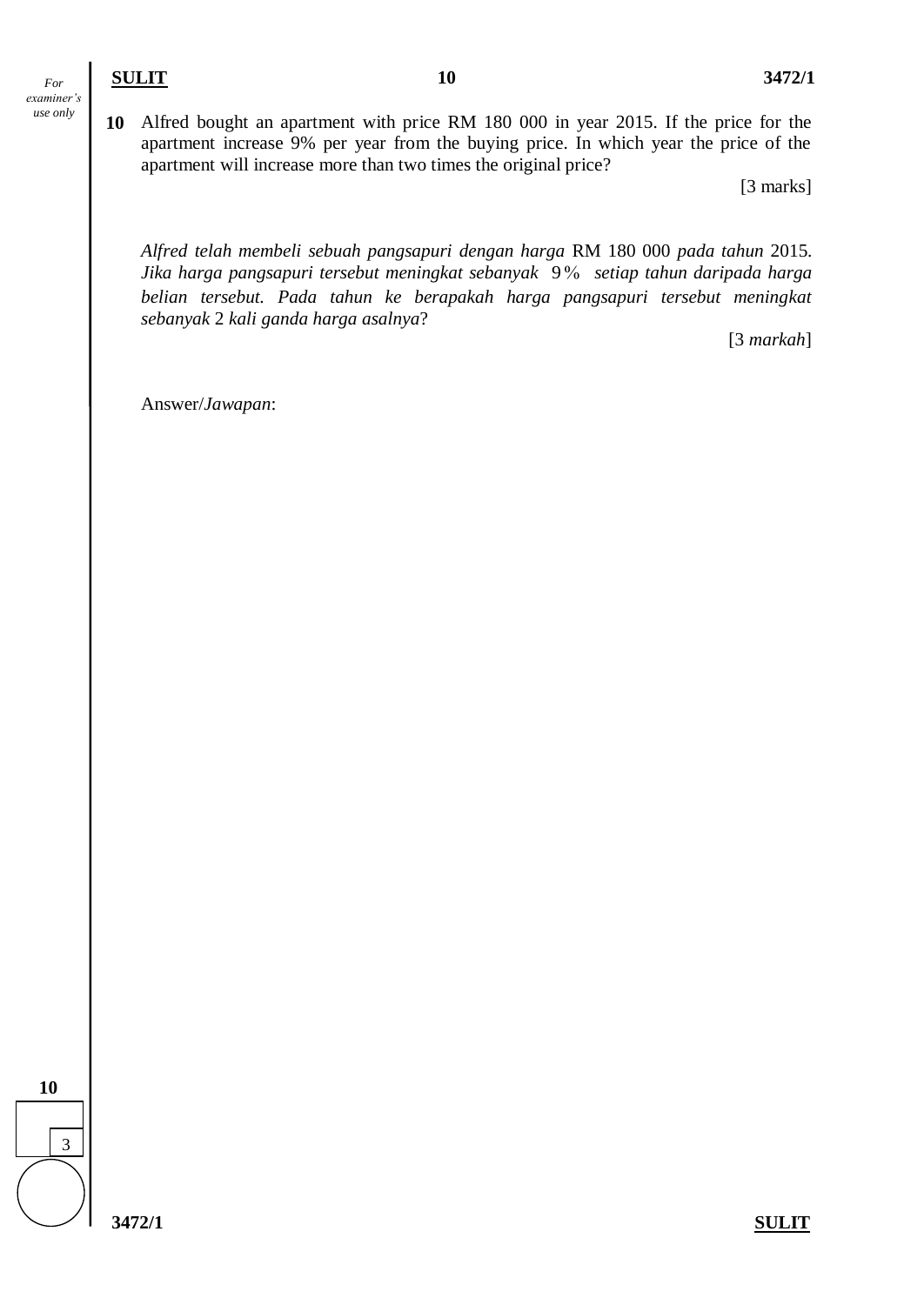## **SULIT 11 3472/1**

*For examiner's use only*

**11** An arithmetic progression has 14 terms such that the sum of all odd terms is 140 and the sum of all even term is 160. Find the first term and the common different of the progression.

[3 marks]

*Suatu janjang aritmetik mempuyai* 14 *sebutan. Hasil tambah sebutan-sebutan ganjil ialah*  140 *dan hasiltambah sebutan-sebutan genap ialah* 160. *Carikan nilai bagi sebutan pertama dan nilai bagi beza sepunya janjang tersebut.*

[3 markah]

**11**

3

4

**12** 2,  $\frac{2}{k}, \frac{2}{k^2}$ *k k* are the first three terms of a geometric progression. Find the sum to infinity

of the progression in terms of *k*.

2,  $\frac{2}{k}, \frac{2}{k^2}$ *k k ialah tiga sebutan pertama bagi satu janjang geometri*. *Cari hasil tambah*

*hingga ketakterhinggaan bagi janjang tersebut dalam sebutan k*.

[3 marks]

[3 *markah*]

Answer/*Jawapan*:

Answer/*Jawapan*:

3 **12**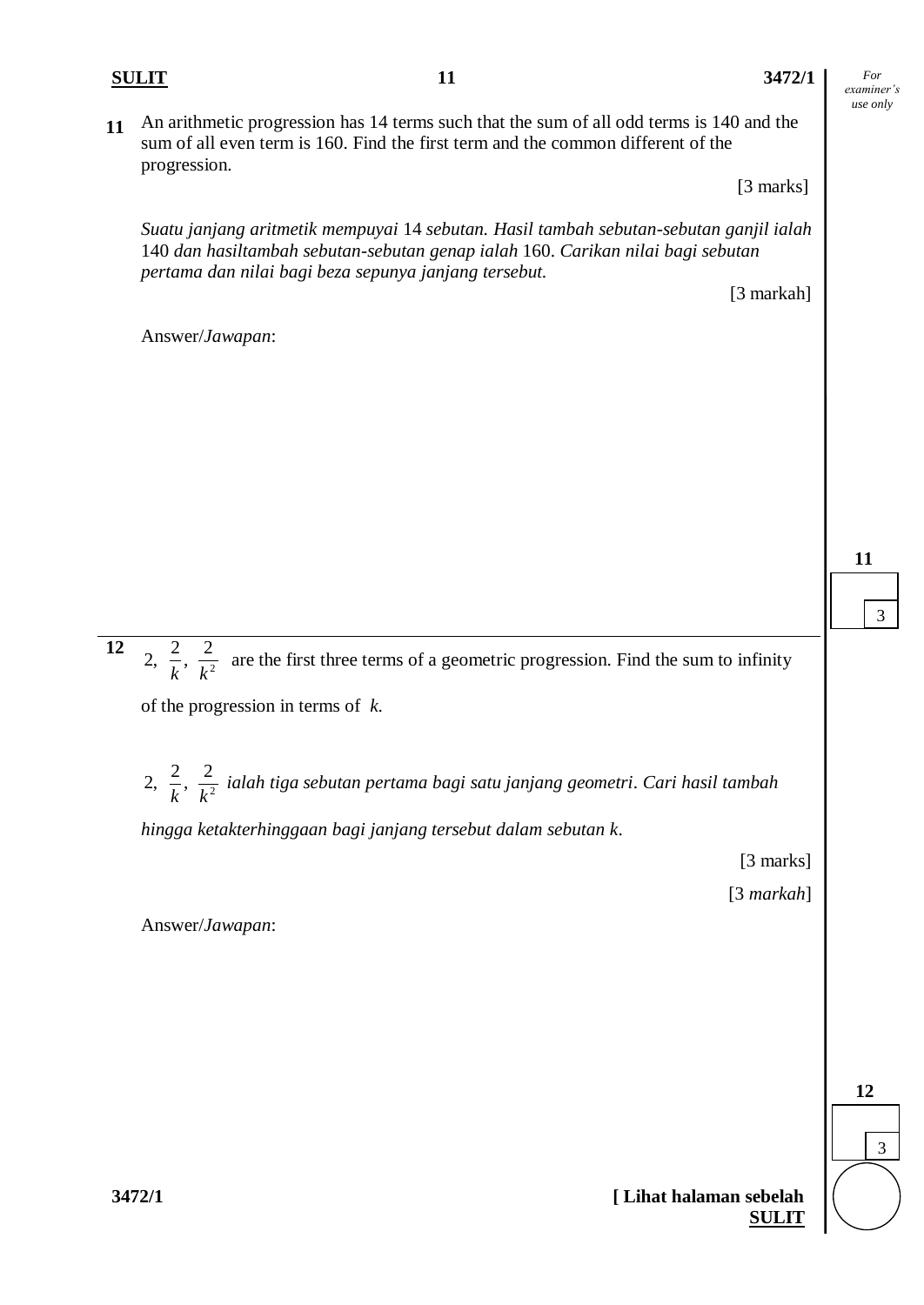**13** Diagram 13(a) shows the parabola graph  $y = kx - 2x^2$ . Diagram 13(b) shows the straight line graph obtained by plotting  $\frac{y}{x}$ *x* against *x*.  $Rajah$  (a) menunjukkan graf lengkung  $y = kx - 2x^2$ .

*Rajah* (b) *menunjukkan graf garis lurus yang diperoleh apabila memplot y* lawan *x*.

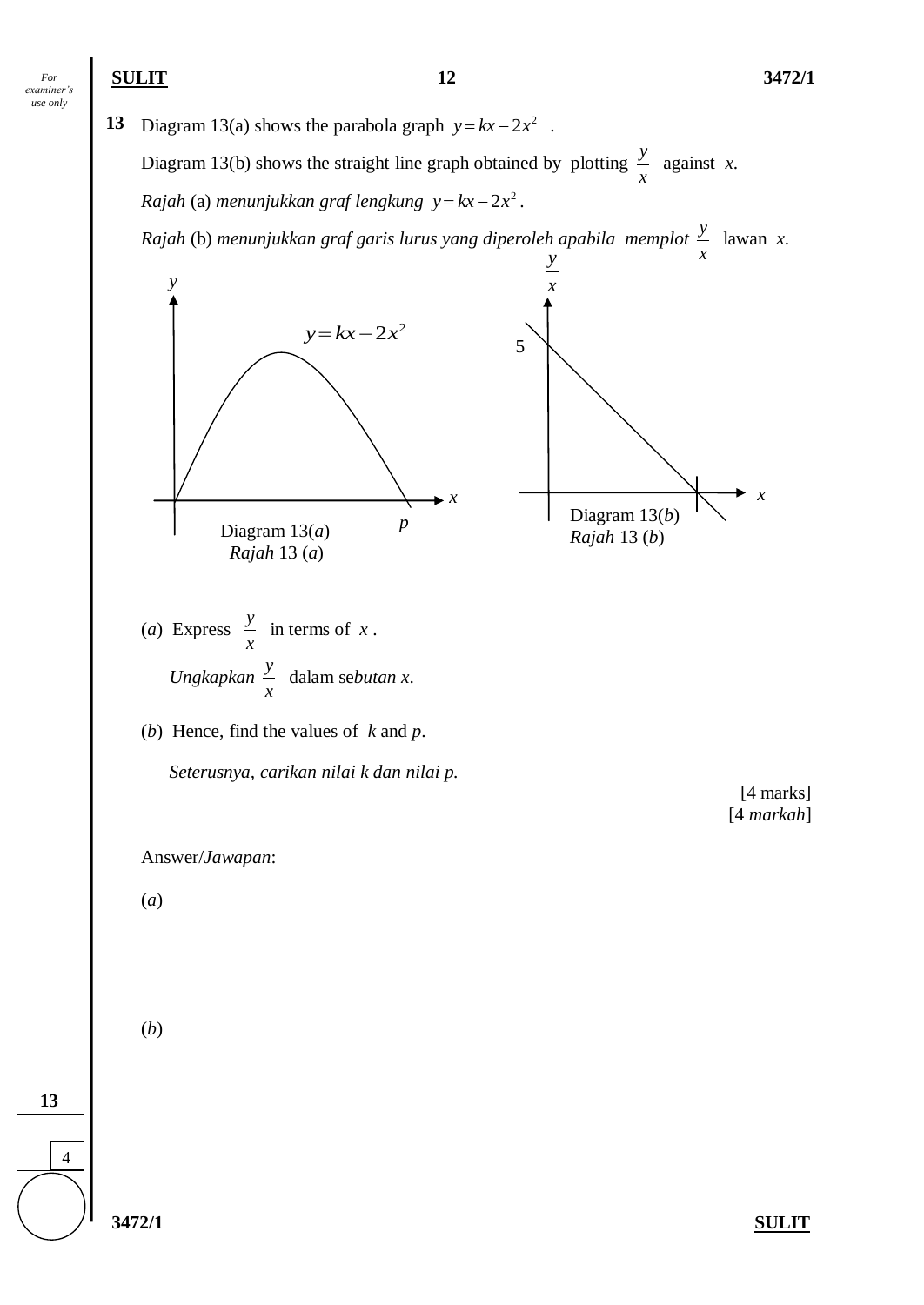**14**



Diagram 14 shows that the straight line *AB* is perpendicular to the straight *BC* and  $\angle OBC = 45^\circ$ . Given the coordinate of point *A* is (5,0), find the equation of straight line *BC*.

*Rajah* 14 *menunjukkan garis lurus AB berserenjang dengan garis lurus BC dan*   $\angle OBC = 45^\circ$ . *Diberi koordinat bagi titik A ialah* (5,0), *cari persamaan bagi garis lurus BC*.

> [3 *marks*] [3 *markah*]

Answer/*Jawapan*:

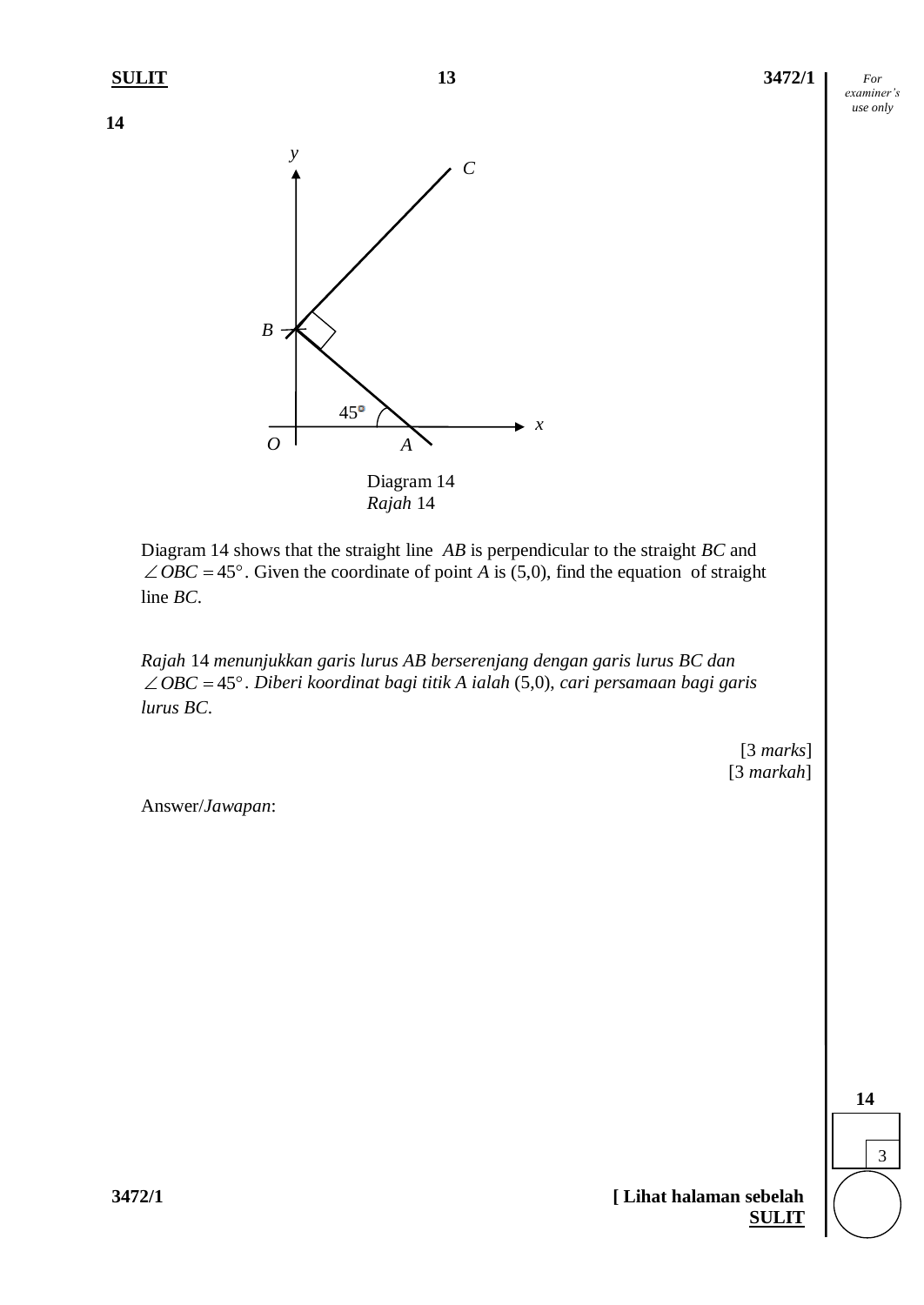| For<br>examiner's |    | <b>SULIT</b>     | 14                                                                                                                                                                                                                                                                                                                                    | 3472/1                              |
|-------------------|----|------------------|---------------------------------------------------------------------------------------------------------------------------------------------------------------------------------------------------------------------------------------------------------------------------------------------------------------------------------------|-------------------------------------|
| use only          | 15 |                  | Given that the area bounded by point $P(h, 4)$ , $Q(6, 12)$ and $R(9, 6h)$ is zero.<br>Diberi luas yang dicangkum oleh tiga titik $P(h, 4)$ , $Q(6, 12)$ dan $R(9, 6h)$ adalah sifar.                                                                                                                                                 |                                     |
|                   |    | $\left(a\right)$ | State the characteristic for the three points.<br>Nyatakan ciri bagi tiga titik tersebut,                                                                                                                                                                                                                                             |                                     |
|                   |    |                  | (b) Hence, find the value of $h$ .<br>Seterusnya, cari nilai bagi h.                                                                                                                                                                                                                                                                  | $[3 \text{ marks}]$                 |
|                   |    |                  | Answer/Jawapan:                                                                                                                                                                                                                                                                                                                       | $[3$ markah]                        |
|                   |    | $\left(a\right)$ |                                                                                                                                                                                                                                                                                                                                       |                                     |
|                   |    |                  |                                                                                                                                                                                                                                                                                                                                       |                                     |
|                   |    | (b)              |                                                                                                                                                                                                                                                                                                                                       |                                     |
|                   |    |                  |                                                                                                                                                                                                                                                                                                                                       |                                     |
| 15                |    |                  |                                                                                                                                                                                                                                                                                                                                       |                                     |
| 3                 |    |                  |                                                                                                                                                                                                                                                                                                                                       |                                     |
|                   | 16 |                  | Given that standard deviation per unit price for Share $P$ , Share $Q$ and Share $R$ for year<br>2016 are $0.6$ , $0.12$ and $0.85$ . If Lina wants to invest one of the share that has potential<br>to get the highest return although with high risk. Which share should Lina choose?<br>Explain Lina choice.                       |                                     |
|                   |    |                  | Diberi sisihan piawai bagi harga seunit saham bagi Saham P, Saham Q dan Saham R<br>bagi tahun 2016 ialah 0.6, 0.12 dan 0.85. Jika Lina ingin melabur dalam salah satu<br>saham tersebut yang mempunyai potensi pemulangan yang lebih tinggi walaupun<br>berisiko tinggi. Saham manakah yang harus Lina pilih? Terangkan pilihan Lina. |                                     |
|                   |    |                  |                                                                                                                                                                                                                                                                                                                                       | $[2 \text{ marks}]$<br>$[2$ markah] |
|                   |    |                  | Answer/Jawapan:                                                                                                                                                                                                                                                                                                                       |                                     |
|                   |    |                  |                                                                                                                                                                                                                                                                                                                                       |                                     |
| 16                |    |                  |                                                                                                                                                                                                                                                                                                                                       |                                     |
| $\overline{2}$    |    |                  |                                                                                                                                                                                                                                                                                                                                       |                                     |
|                   |    | 3472/1           |                                                                                                                                                                                                                                                                                                                                       | <b>SULIT</b>                        |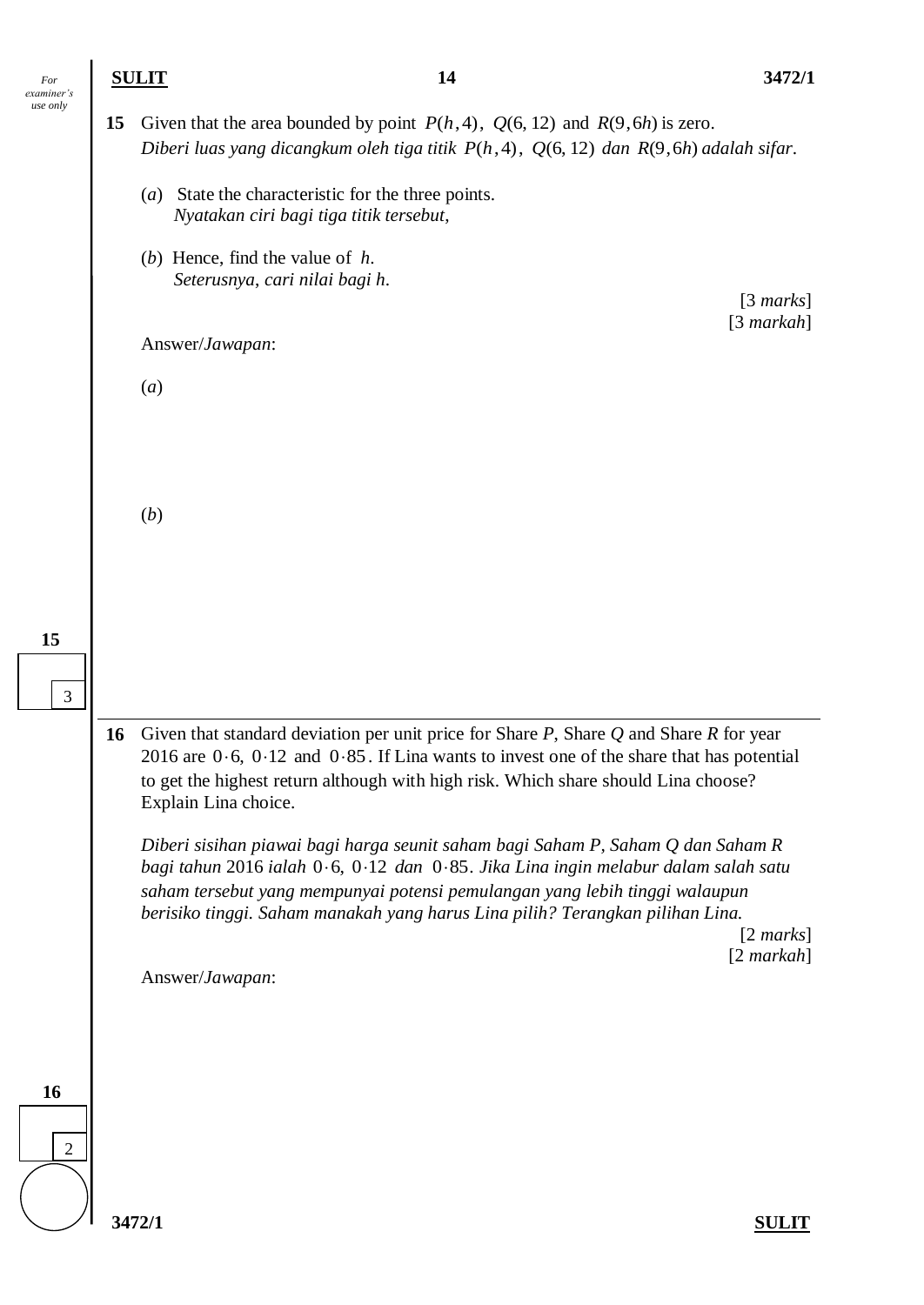**17** Diagram 17 shows the vector  $\boldsymbol{a}$  and  $\boldsymbol{b}$ , draw the vector  $3\boldsymbol{a} - 2\boldsymbol{b}$  on the square grid provided in answer space.

*Rajah* 17*menunjukkan vektor a dan b*, *lukiskan vektor* 3a – 2b dalam grid segi empat *sama yang disediakan dalam ruang jawapan.*



Diagram 17 *Rajah* 17

> [2 *marks*] [2 *markah*]

Answer/*Jawapan*:

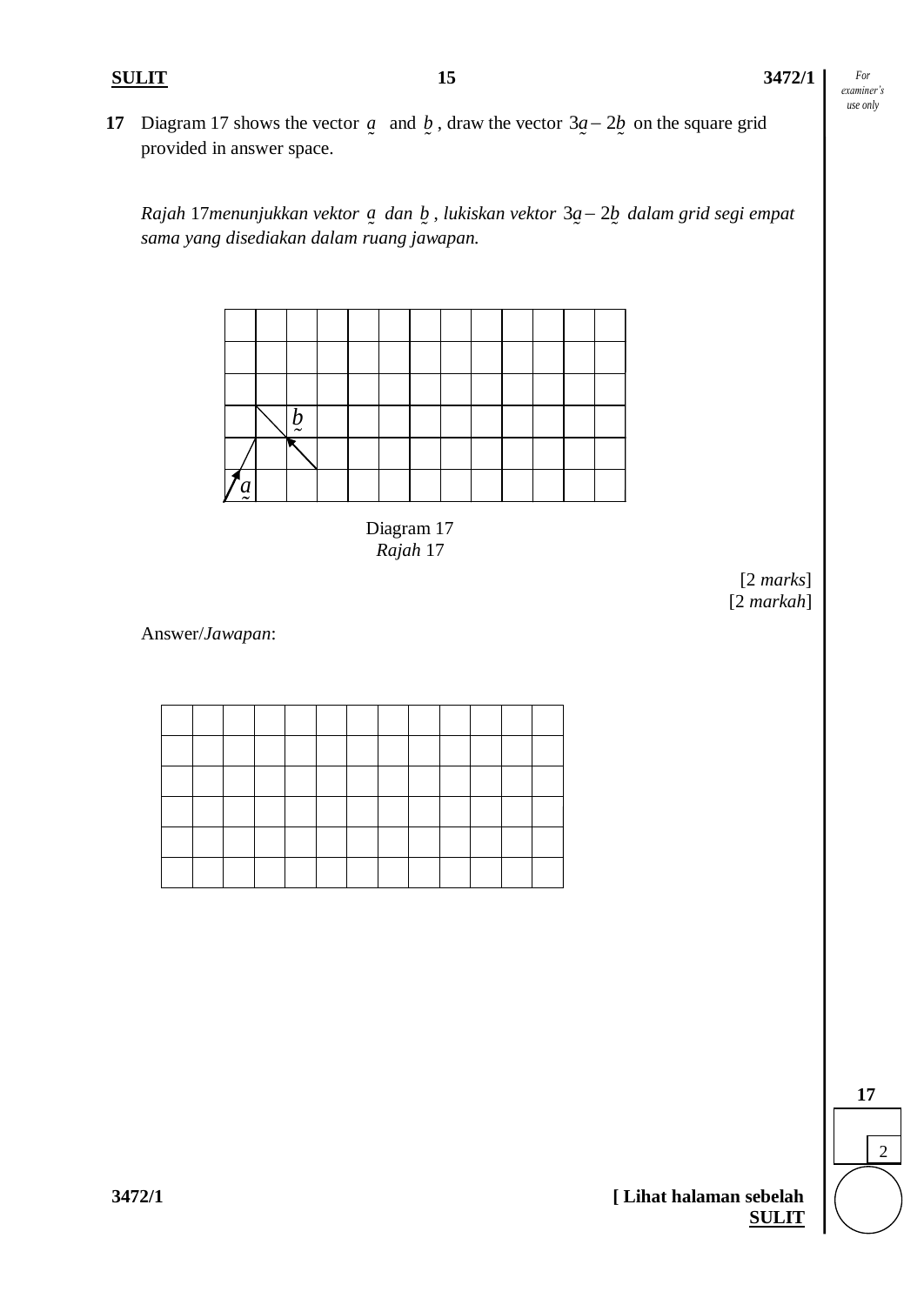## **SULIT 16 3472/1**

*For examiner's use only*

**18** Diagram 18 *, PQRS* is a rectangle. *T* is a point on *PR* such that *PR* = 4 *PT* .

*Dalam Rajah* 18*, PQRS ialah sebuah segi empat tepat. T ialah satu titik pada QR dengan PR=* 4*PT.*



Given that  $PQ = 12x$  and  $PR = 12x + 5y$ , express the following vectors in the terms of *x* and/or *y* .

*Diberi PQ* = 12 x dan PR = 12x + 5y, ungkapkan vektor yang berikut dalam sebutan *x* dan/atau *y* .

- (*a*) *PS* ,
- $(b)$   $\overrightarrow{QT}$ .

[4 *marks*] [4 *markah*]

Answer/*Jawapan*:

(*a*)

(*b*)

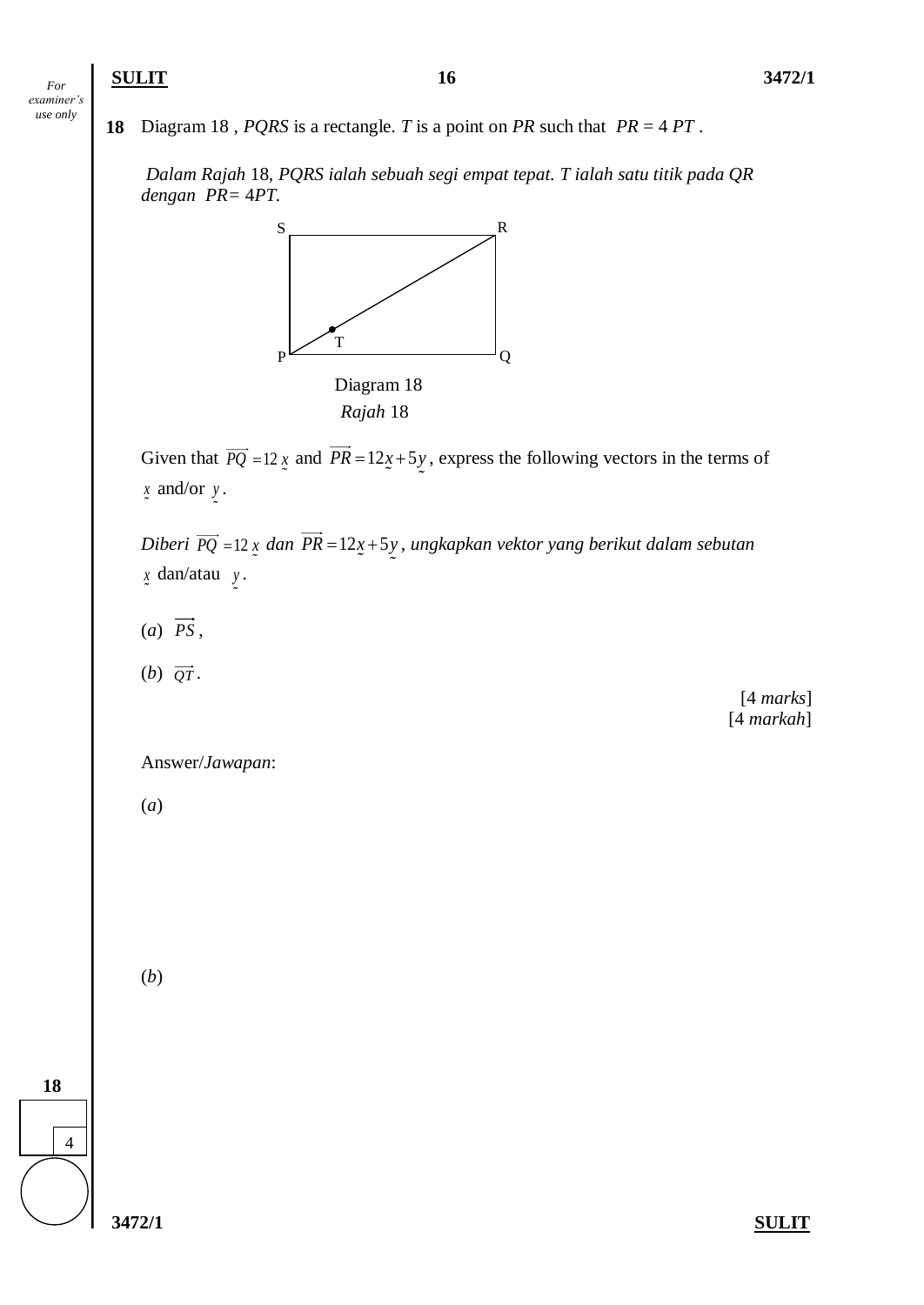**19** Diagram 19 shows a sector *OPQ* with center O. Given the area of sector *OPQ* is equal to the square of the arc length *PQ* . Find the ratio of the arc *PQ*, *s* to the radius, *r*.

*Rajah* 19 *menunjukkan* sector *OPQ* berpusat O. *Diberi bahawa luas sektor OPQ adalah sama dengan kuasa dua panjang lengkoknya. Cari nisbah lengkok PQ*, *s kepada jejari*, *r*.



*Rajah* 19

[2 *marks*] [2 *markah*]

Answer/*Jawapan*:

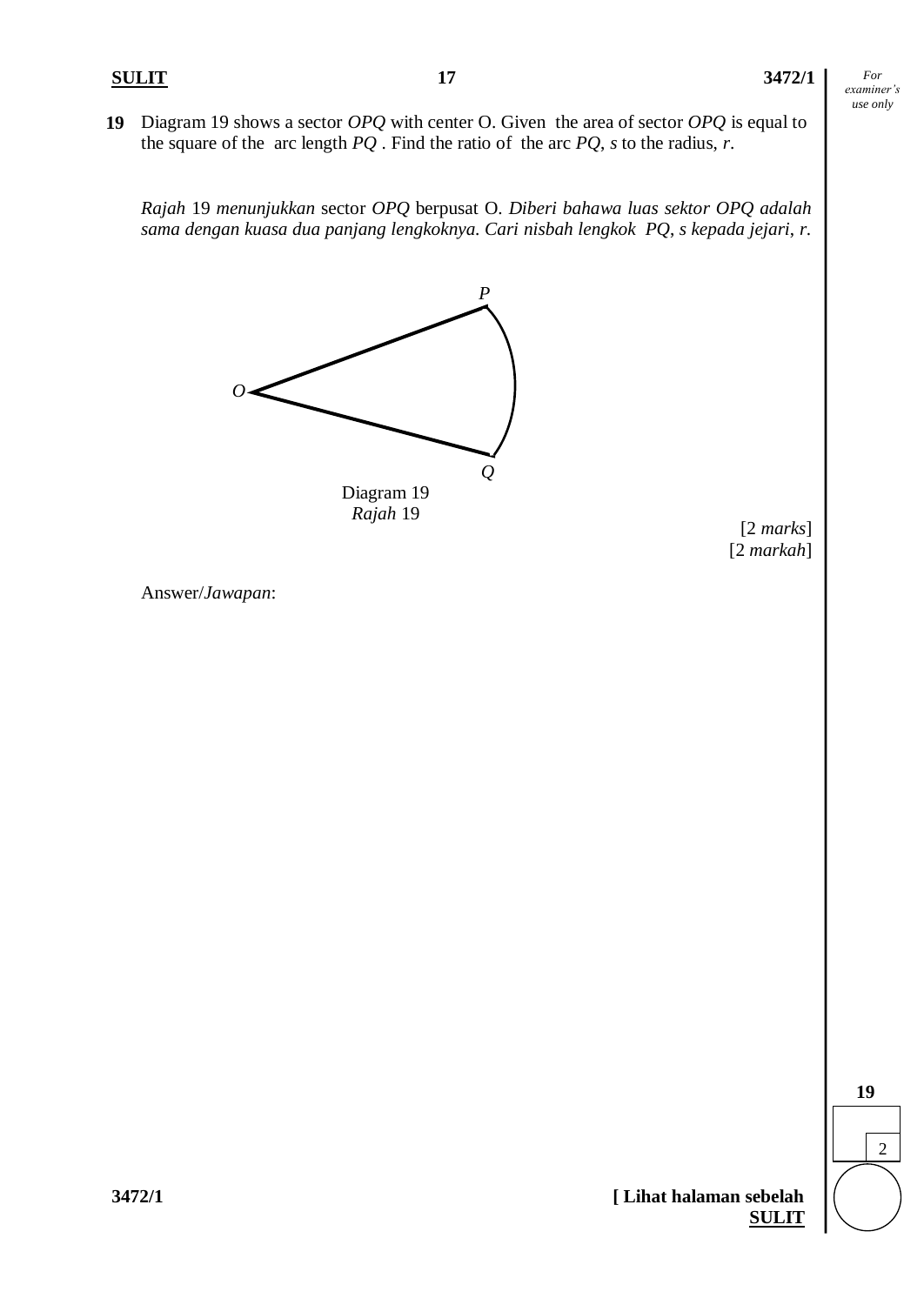**21**

**20**

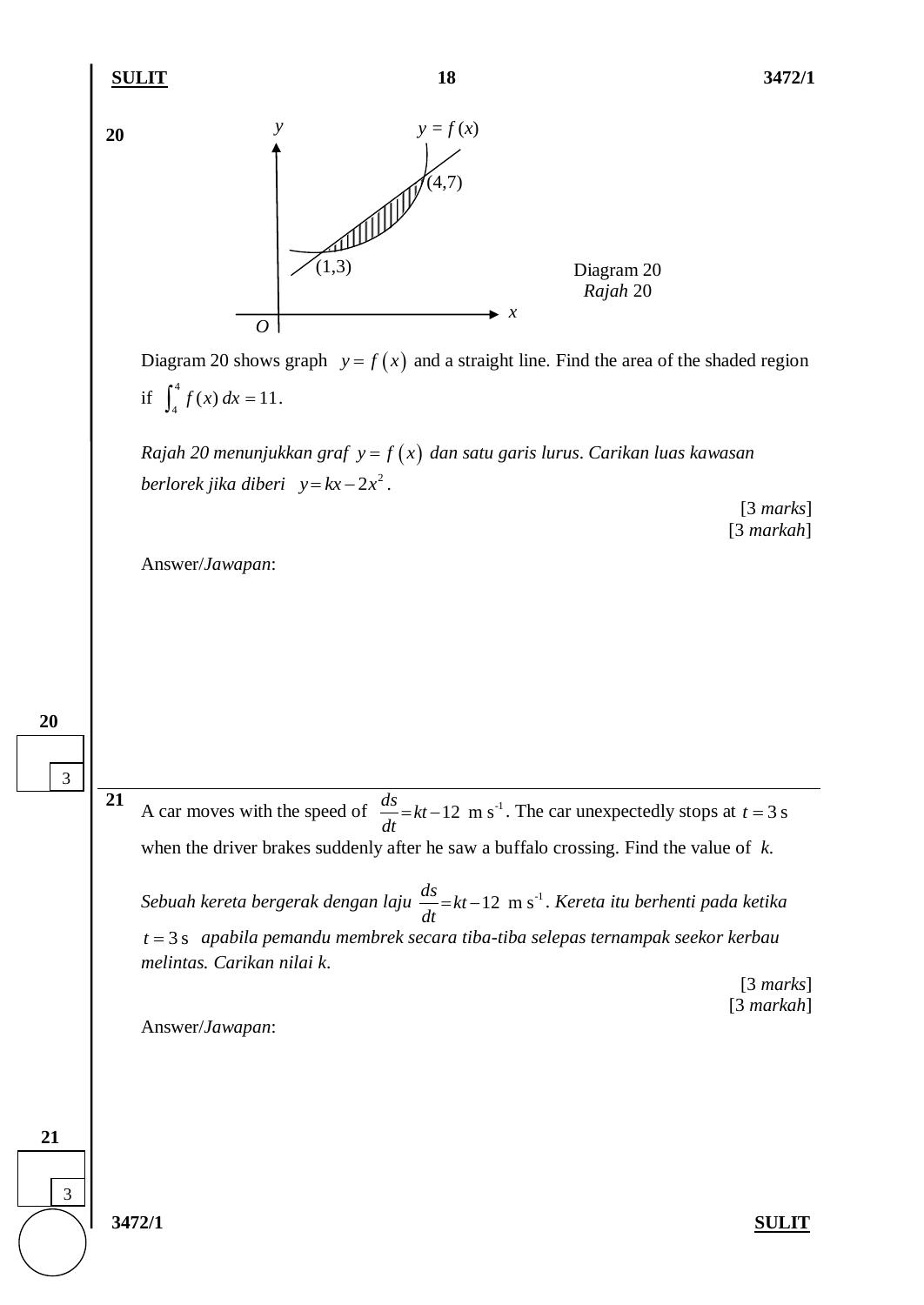## **SULIT 19 3472/1**

*For examiner's use only*

- 22 Given a triangle *EFG*, the length of  $EF = 3h$ ,  $EG = 8h$  and  $\angle FEG = 30^\circ$ , find *Diberi sebuah segitiga EFG, panjang sisi*  $EF = 3h$ *,*  $EG = 8h$  *dan*  $\angle FEG = 30^{\circ}$ *, cari* 
	- (*a*) area of triangle *EFG*, in terms of *h*,  *luas* segitiga *EFG*, *dalam sebutan h*,
	- (*b*) the rate of change of area, in terms of *h* when the rate of change of *h* is  $0.75 \text{ cm s}^{-1}$ . *kadar perubahan luas*, *dalam sebutan h apabila kadar perubahan h ialah*  $0.75$  cms<sup>-1</sup>.

[4 *marks*] [4 *markah*]

Answer/*Jawapan*:

(*a*)

(*b*)

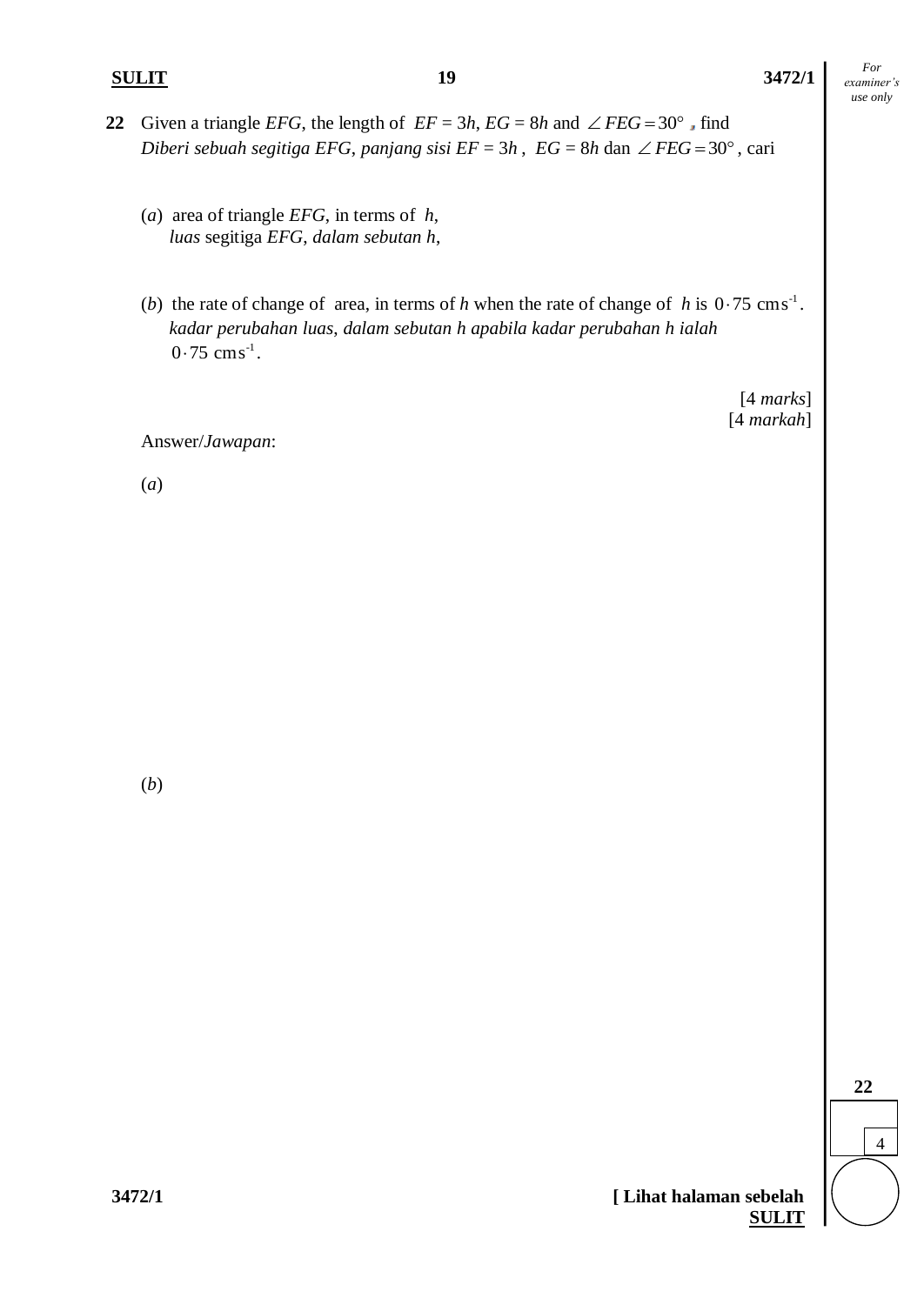**<sup>23</sup>** A boy is standing in the middle of a 5-step staircase, as in Diagram 23. He moves up or down the stairs depending on the outcome of tossing a fair coin.

*Seorang budak berdiri di tengah-tengah sebuah tangga yang mempunyai* 5 *anak tangga, seperti dalam Rajah* 23*. Dia menaiki atau menuruni tangga itu berdasarkan kepada kesudahan yang diperoleh dengan melambung sekeping duit syiling yang adil.*



The boy moves one step up the stairs when the outcome is 'heads' and moves one step down when the outcome is 'tails'. Find the probability that, after two tosses of the coin, he is

*Budak itu naik satu anak tangga apabila 'gambar' diperoleh dan turun satu anak tangga apabila 'angka' muncul. Cari kebarangkalian bahawa, selepas duit syiling dilambung dua kali, budak itu*

- (*a*) *at A*, the top of the stairs,  *berada di A, anak tangga paling atas*,
- (*b*) remains at the same place.  *berada pada tempat yang sama*.

[4 marks] [4 *markah*]

Answer/*Jawapan*:

(*a*)

(*b*)

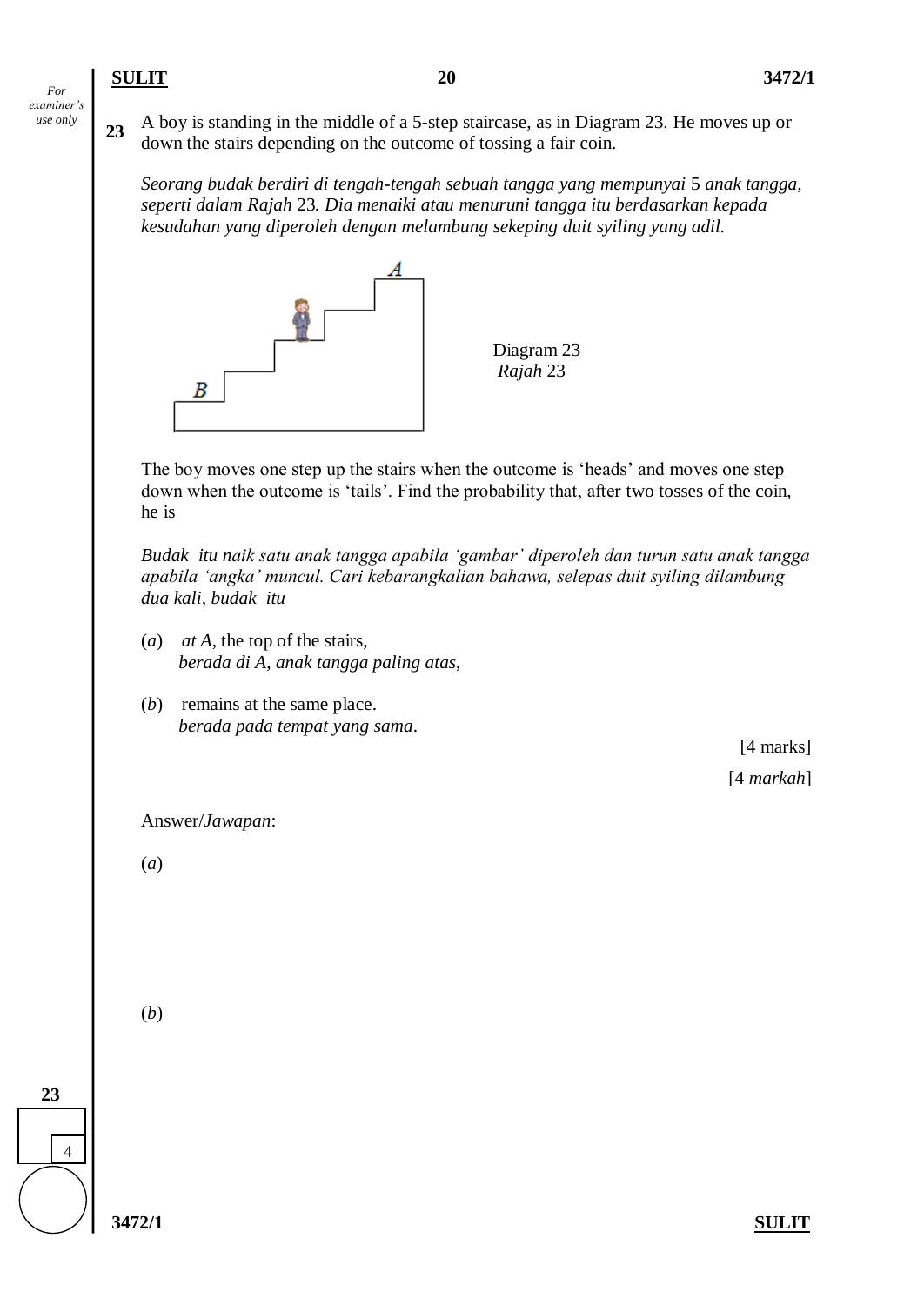**24** A rectangular table in a restaurant has 4 seats on one side and 3 seats on the opposite side, as shown in Diagram 24.

*Sebuah meja berbentuk segi empat tepat di sebuah restoran dilengkapi dengan* 4 *buah kerusi di satu belah dan* 3 *buah kerusi di sebelah yang bertentangan, seperti ditunjuk dalam Rajah* 24.



Diagram 24/*Rajah* 24

A family of 7, consisting of 2 grandparents, 2 parents and 3 children are to be seated at this table for dinner. In how many ways can they be seated if the grandparents and parents are seated together and at opposite sides of the table.

*Sebuah keluarga seramai* 7 *orang, iaitu datuk, nenek, bapa, ibu dan tiga orang anak, menggunakan meja ini untuk makan malam. Berapakah cara mereka dapat ditempatkan jika datuk nenek duduk bersama dan bertentangan dengan ibu dan bapa yang duduk bersama.* 

> [3 marks] [3 *markah*]

Answer/*Jawapan*:



$$
3472/1
$$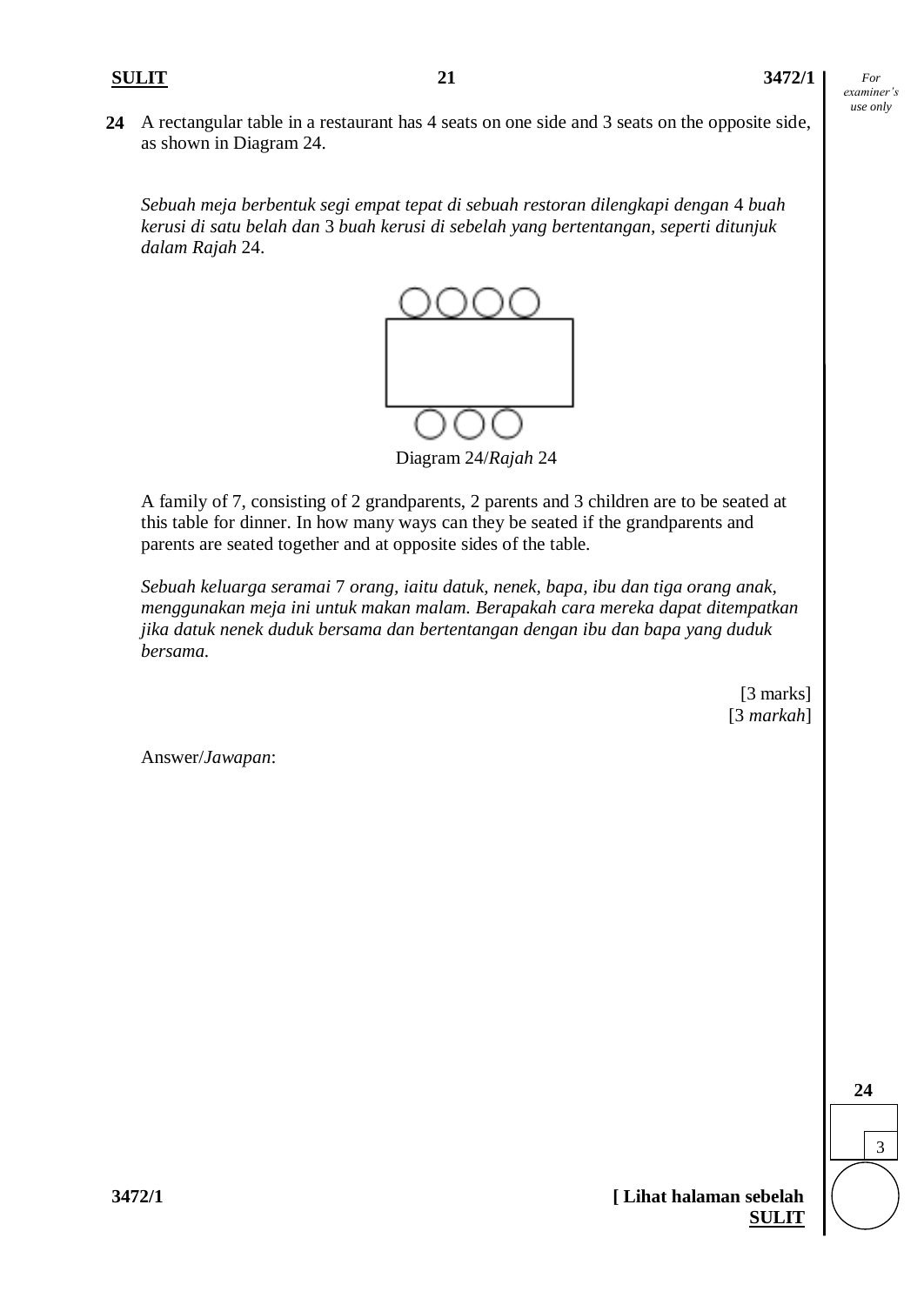**25** Table 25 shows the end of the year exam results for the Additional Mathematics paper in SMK Bagus. If the marks are distributed normaly with a mean of 86 and a standard deviation of 4. Find the minimum mark to get A+.

*Jadual* 25 *menunjukkan keputusan peperiksaan akhir tahun bagi mata pelajaran Matematik Tambahan di SMK Bagus*. *Jika markah yang diperolehi oleh murid yang bertaburan secara normal dengan min* 86 *dan sisihan piawai* 4. *Cari markah minimum untuk memperolehi gred* A+.

| Gred                     | A+ |  | Table 25  |
|--------------------------|----|--|-----------|
| Nisbah<br>Bilangan Murid |    |  | Jadual 25 |

[3 *marks*] [3 *markah*]

Answer/*Jawapan*:



**END OF QUESTION PAPER** *KERTAS SOALAN TAMAT*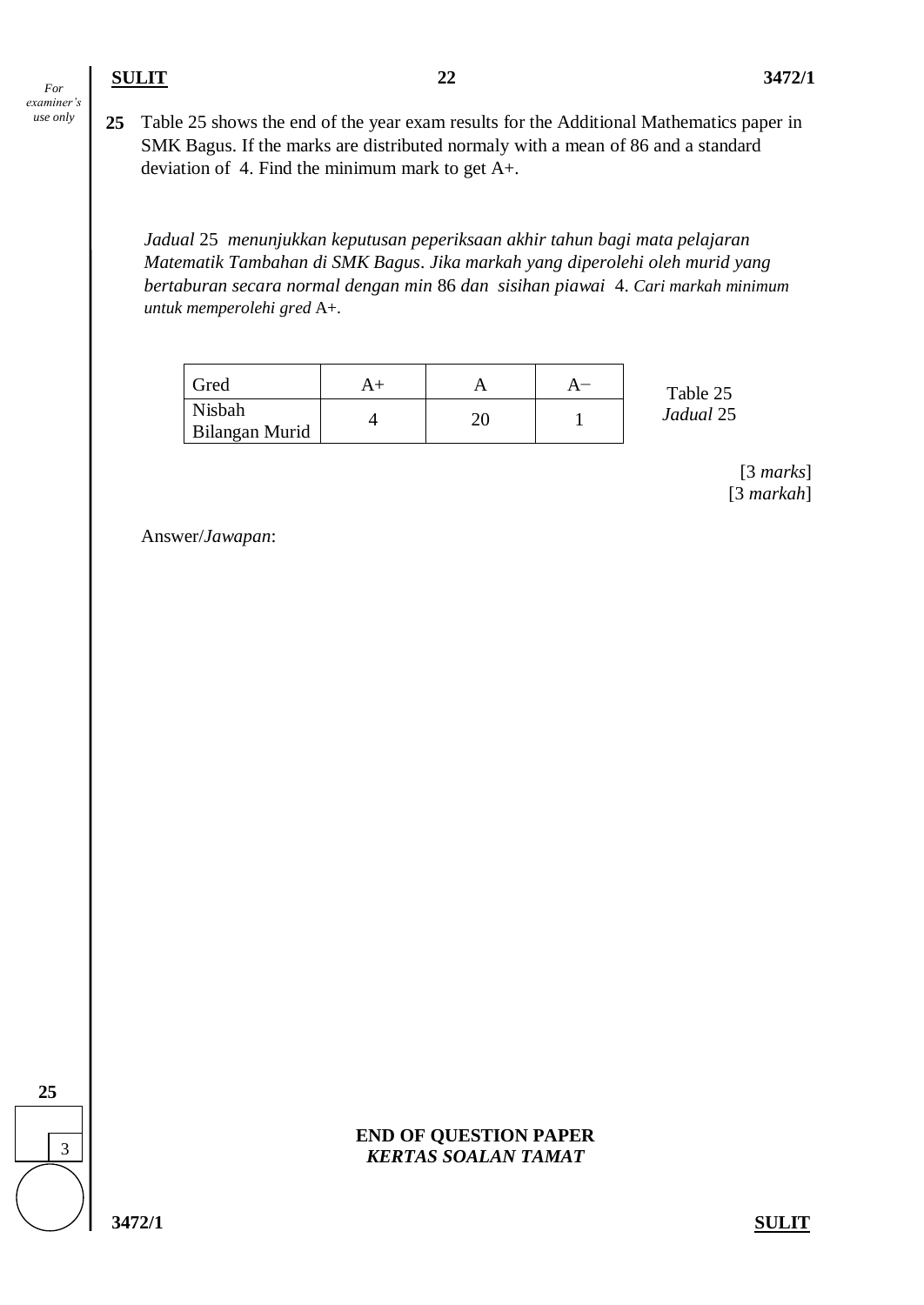#### **THE UPPER TAIL PROBABILITY Q(z) FOR THE NORMAL DISTRIBUTION N(0,1)** *KEBARANGKALIAN HUJUNG ATAS Q***(z)** *BAGI TABURAN NORMAL* **N(0, 1)**

| $\mathcal Z$ | $\boldsymbol{0}$ | 1       | $\overline{2}$ | 3       | 4       | 5       | 6       | $\overline{7}$ | 8       | 9       | $\mathbf{1}$   | $\overline{2}$ | 3              | $\overline{4}$ | 5              | 6              | 7              | 8              | $\overline{9}$ |
|--------------|------------------|---------|----------------|---------|---------|---------|---------|----------------|---------|---------|----------------|----------------|----------------|----------------|----------------|----------------|----------------|----------------|----------------|
|              |                  |         |                |         |         |         |         |                |         |         |                |                |                |                | Minus / Tolak  |                |                |                |                |
| 0.0          | 0.5000           | 0.4960  | 0.4920         | 0.4880  | 0.4840  | 0.4801  | 0.4761  | 0.4721         | 0.4681  | 0.4641  | $\overline{4}$ | 8              | 12             | 16             | 20             | 24             | 28             | 32             | 36             |
| 0.1          | 0.4602           | 0.4562  | 0.4522         | 0.4483  | 0.4443  | 0.4404  | 0.4364  | 0.4325         | 0.4286  | 0.4247  | $\overline{4}$ | 8              | 12             | 16             | 20             | 24             | 28             | 32             | 36             |
| 0.2          | 0.4207           | 0.4168  | 0.4129         | 0.4090  | 0.4052  | 0.4013  | 0.3974  | 0.3936         | 0.3897  | 0.3859  | $\overline{4}$ | 8              | 12             | 15             | 19             | 23             | 27             | 31             | 35             |
| 0.3          | 0.3821           | 0.3783  | 0.3745         | 0.3707  | 0.3669  | 0.3632  | 0.3594  | 0.3557         | 0.3520  | 0.3483  | $\overline{4}$ | $\tau$         | 11             | 15             | 19             | 22             | 26             | 30             | 34             |
| 0.4          | 0.3446           | 0.3409  | 0.3372         | 0.3336  | 0.3300  | 0.3264  | 0.3228  | 0.3192         | 0.3156  | 0.3121  | $\overline{4}$ | $\overline{7}$ | 11             | 15             | 18             | 22             | 25             | 29             | 32             |
| 0.5          | 0.3085           | 0.3050  | 0.3015         | 0.2981  | 0.2946  | 0.2912  | 0.2877  | 0.2843         | 0.2810  | 0.2776  | 3              | $\tau$         | 10             | 14             | 17             | 20             | 24             | 27             | 31             |
| 0.6          | 0.2743           | 0.2709  | 0.2676         | 0.2643  | 0.2611  | 0.2578  | 0.2546  | 0.2514         | 0.2483  | 0.2451  | 3              | $\tau$         | 10             | 13             | 16             | 19             | 23             | 26             | 29             |
| 0.7          | 0.2420           | 0.2389  | 0.2358         | 0.2327  | 0.2296  | 0.2266  | 0.2236  | 0.2206         | 0.2177  | 0.2148  | 3              | 6              | 9              | 12             | 15             | 18             | 21             | 24             | 27             |
| 0.8          | 0.2119           | 0.2090  | 0.2061         | 0.2033  | 0.2005  | 0.1977  | 0.1949  | 0.1922         | 0.1894  | 0.1867  | 3              | 5              | 8              | 11             | 14             | 16             | 19             | 22             | 25             |
| 0.9          | 0.1841           | 0.1814  | 0.1788         | 0.1762  | 0.1736  | 0.1711  | 0.1685  | 0.1660         | 0.1635  | 0.1611  | 3              | 5              | 8              | 10             | 13             | 15             | 18             | 20             | 23             |
| 1.0          | 0.1587           | 0.1562  | 0.1539         | 0.1515  | 0.1492  | 0.1469  | 0.1446  | 0.1423         | 0.1401  | 0.1379  | $\overline{2}$ | 5              | 7              | 9              | 12             | 14             | 16             | 19             | 21             |
| 1.1          | 0.1357           | 0.1335  | 0.1314         | 0.1292  | 0.1271  | 0.1251  | 0.1230  | 0.1210         | 0.1190  | 0.1170  | $\overline{2}$ | $\overline{4}$ | 6              | 8              | 10             | 12             | 14             | 16             | 18             |
| 1.2          | 0.1151           | 0.1131  | 0.1112         | 0.1093  | 0.1075  | 0.1056  | 0.1038  | 0.1020         | 0.1003  | 0.0985  | $\overline{2}$ | $\overline{4}$ | 6              | 7              | 9              | 11             | 13             | 15             | 17             |
| 1.3          | 0.0968           | 0.0951  | 0.0934         | 0.0918  | 0.0901  | 0.0885  | 0.0869  | 0.0853         | 0.0838  | 0.0823  | $\overline{2}$ | 3              | 5              | 6              | 8              | 10             | 11             | 13             | 14             |
| 1.4          | 0.0808           | 0.0793  | 0.0778         | 0.0764  | 0.0749  | 0.0735  | 0.0721  | 0.0708         | 0.0694  | 0.0681  | $\mathbf{1}$   | 3              | $\overline{4}$ | 6              | $\overline{7}$ | 8              | 10             | 11             | 13             |
| 1.5          | 0.0668           | 0.0655  | 0.0643         | 0.0630  | 0.0618  | 0.0606  | 0.0594  | 0.0582         | 0.0571  | 0.0559  | -1             | $\sqrt{2}$     | 4              | 5              | 6              | $\overline{7}$ | 8              | 10             | 11             |
| 1.6          | 0.0548           | 0.0537  | 0.0526         | 0.0516  | 0.0505  | 0.0495  | 0.0485  | 0.0475         | 0.0465  | 0.0455  | $\mathbf{1}$   | $\overline{c}$ | 3              | 4              | 5              | 6              | 7              | 8              | 9              |
| 1.7          | 0.0446           | 0.0436  | 0.0427         | 0.0418  | 0.0409  | 0.0401  | 0.0392  | 0.0384         | 0.0375  | 0.0367  | -1             | $\overline{2}$ | 3              | 4              | 4              | 5              | 6              | 7              | 8              |
| 1.8          | 0.0359           | 0.0351  | 0.0344         | 0.0336  | 0.0329  | 0.0322  | 0.0314  | 0.0307         | 0.0301  | 0.0294  | $\mathbf{1}$   | $\mathbf{1}$   | $\overline{2}$ | 3              | $\overline{4}$ | 4              | 5              | 6              | 6              |
| 1.9          | 0.0287           | 0.0281  | 0.0274         | 0.0268  | 0.0262  | 0.0256  | 0.0250  | 0.0244         | 0.0239  | 0.0233  | -1             | 1              | $\overline{c}$ | $\overline{2}$ | 3              | $\overline{4}$ | $\overline{4}$ | 5              | 5              |
| 2.0          | 0.0228           | 0.0222  | 0.0217         | 0.0212  | 0.0207  | 0.0202  | 0.0197  | 0.0192         | 0.0188  | 0.0183  | $\mathbf{0}$   | $\mathbf{1}$   | 1              | $\overline{2}$ | $\overline{2}$ | 3              | 3              | $\overline{4}$ | $\overline{4}$ |
| 2.1          | 0.0179           | 0.0174  | 0.0170         | 0.0166  | 0.0162  | 0.0158  | 0.0154  | 0.0150         | 0.0146  | 0.0143  | $\overline{0}$ | $\mathbf{1}$   | 1              | $\overline{2}$ | $\overline{2}$ | $\overline{2}$ | 3              | 3              | $\overline{4}$ |
| 2.2          | 0.0139           | 0.0136  | 0.0132         | 0.0129  | 0.0125  | 0.0122  | 0.0119  | 0.0116         | 0.0113  | 0.0110  | $\overline{0}$ | $\mathbf{1}$   | $\mathbf{1}$   | $\mathbf{1}$   | $\overline{2}$ | $\mathbf{2}$   | $\overline{c}$ | 3              | 3              |
| 2.3          | 0.0107           | 0.0104  | 0.0102         |         |         |         |         |                |         |         | $\Omega$       | $\mathbf{1}$   | $\mathbf{1}$   | $\mathbf{1}$   | 1              | $\overline{c}$ | $\overline{c}$ | $\overline{2}$ | $\overline{2}$ |
|              |                  |         |                | 0.00990 | 0.00964 | 0.00939 | 0.00914 |                |         |         | 3              | 5              | 8              | 10             | 13             | 15             | 18             | 20             | 23             |
|              |                  |         |                |         |         |         |         | 0.00889        | 0.00866 | 0.00842 | $\overline{2}$ | 5              | $\overline{7}$ | 9              | 12             | 14             | 16             | 16             | 21             |
| 2.4          | 0.00820          | 0.00798 | 0.00776        | 0.00755 | 0.00734 |         |         |                |         |         | $\overline{2}$ | $\overline{4}$ | 6              | 8              | 11             | 13             | 15             | 17             | 19             |
|              |                  |         |                |         |         | 0.00714 | 0.00695 | 0.00676        | 0.00657 | 0.00639 | $\overline{2}$ | $\overline{4}$ | 6              | $\overline{7}$ | 9              | 11             | 13             | 15             | 17             |
| 2.5          | 0.00621          | 0.00604 | 0.00587        | 0.00570 | 0.00554 | 0.00539 | 0.00523 | 0.00508        | 0.00494 | 0.00480 | $\overline{2}$ | 3              | 5              | 6              | 8              | 9              | 11             | 12             | 14             |
| 2.6          | 0.00466          | 0.00453 | 0.00440        | 0.00427 | 0.00415 | 0.00402 | 0.00391 | 0.00379        | 0.00368 | 0.00357 | -1             | $\overline{2}$ | 3              | 5              | 6              | $\overline{7}$ | 9              | 9              | 10             |
| 2.7          | 0.00347          | 0.00336 | 0.00326        | 0.00317 | 0.00307 | 0.00298 | 0.00289 | 0.00280        | 0.00272 | 0.00264 | 1              | $\overline{c}$ | 3              | 4              | 5              | 6              | 7              | 8              | 9              |
| 2.8          | 0.00256          | 0.00248 | 0.00240        | 0.00233 | 0.00226 | 0.00219 | 0.00212 | 0.00205        | 0.00199 | 0.00193 | 1              | $\mathbf{1}$   | $\overline{2}$ | 3              | $\overline{4}$ | 4              | 5              | 6              | 6              |
| 2.9          | 0.00187          | 0.00181 | 0.00175        | 0.00169 | 0.00164 | 0.00159 | 0.00154 | 0.00149        | 0.00144 | 0.00139 | $\overline{0}$ | $\mathbf{1}$   | 1              | $\overline{2}$ | $\overline{c}$ | 3              | 3              | $\overline{A}$ | 4              |
| 3.0          | 0.00135          | 0.00131 | 0.00126        | 0.00122 | 0.00118 | 0.00114 | 0.00111 | 0.00107        | 0.00104 | 0.00100 | $\mathbf{0}$   | -1             | $\overline{1}$ | $\overline{2}$ | $\overline{c}$ | $\overline{c}$ | 3              | 3              | $\overline{4}$ |
|              |                  |         |                |         |         |         |         |                |         |         |                |                |                |                |                |                |                |                |                |



Example / *Contoh*:

If  $X \sim N(0, 1)$ , then  $P(X > k) = Q(k)$ *Jika*  $X \sim N(0, 1)$ , *maka*  $P(X > k) = Q(k)$ 

**3472/1 [ Lihat halaman sebelah SULIT**